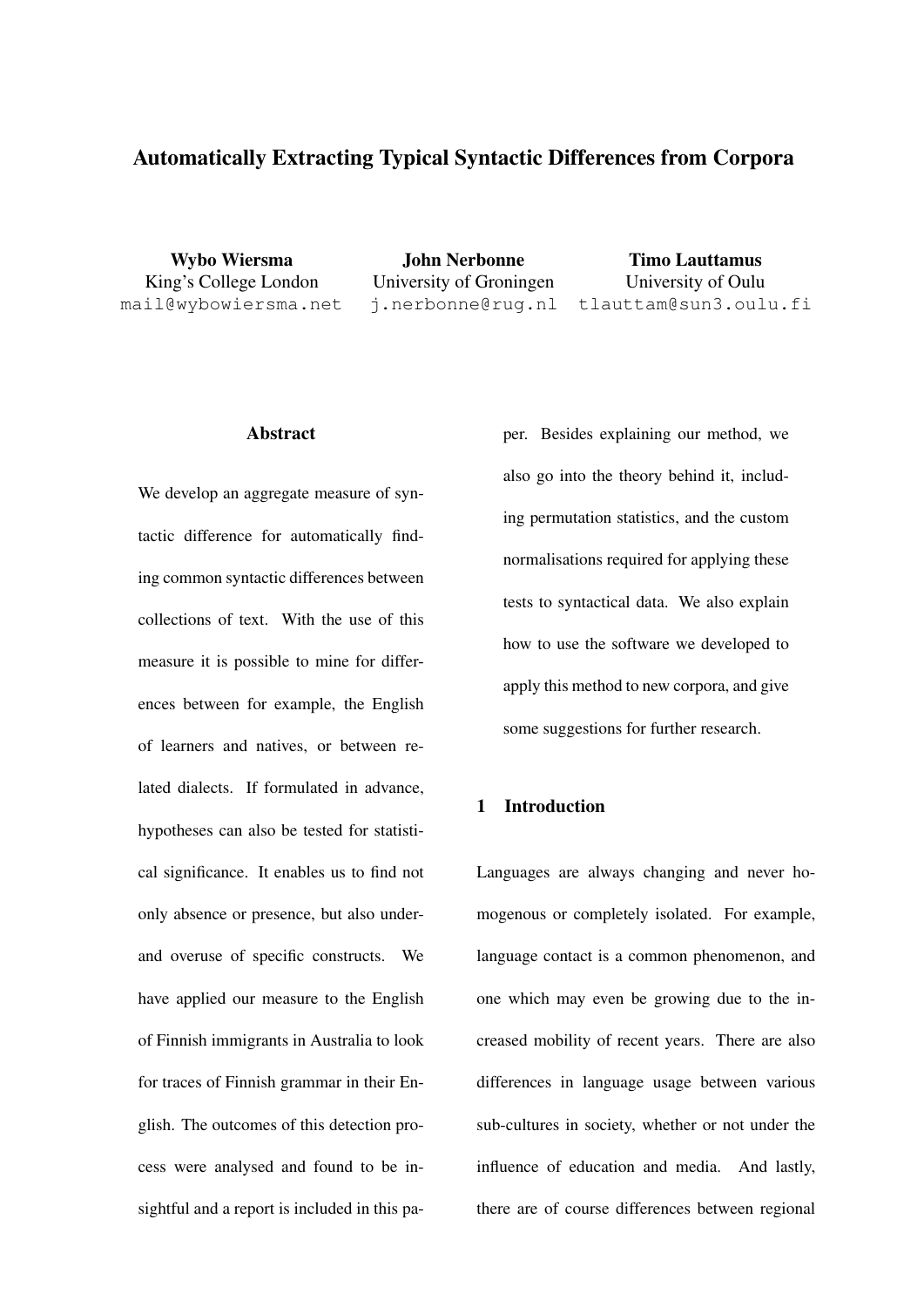dialects, which might also be changing under the influence of the above-mentioned, and many other, factors, including their own complex internal dynamics.

But as these rich fields for investigation are being explored, we nonetheless still seem to lack ways of assaying the aggregate differences in language usage between various groups. For example, most of the cross-linguistic research into *Second Language Acquisition* (*SLA*) has so far focused on examining typical second-language learners' errors, such as absence of the copula, absence of prepositions, different (deviant) uses of articles, loss of inflectional endings, and deviant word order. These are often examined for evidence of interference (in learning) or potential substrate influence in contact situations (Odlin, 1989; Odlin, 1990; Odlin, 2006a; Odlin, 2006b). As Weinreich famously noted:

*No easy way of measuring or characterizing the total impact of one language on another in the speech of bilinguals has been, or probably can be devised. The only possible procedure is to describe the various forms of interference and to tabulate their frequency.* (Weinreich, 1968, p. 63)

This paper proposes, explains and tests a computational technique for measuring the aggregate degree of syntactic difference between two varieties of language. With it we attempt to measure the "total impact" in Weinreich's sense, albeit with respect to a single linguistic level, syntax. It may make the data of many linguistic, sociolinguistic and dialectological studies amenable to the more powerful statistical analysis currently reserved for numerical data.

Naturally researchers want more than a measure which simply assigns a numerical value to the difference between two syntactic varieties. We also want to know how significant the difference is, and we want to be able to identify the sources of the difference, both in order to win confidence in the measure, but also to answer linguistic questions, such as those about the relative stability/volatility of syntactic structures. The technique presented not only offers a significance value for the aggregate difference, but also allows one to pin-point the syntactic differences responsible for it. Strictly speaking such significance values are of course only valid if hypotheses are formulated in advance. Lauttamus, Nerbonne and Wiersma (2007) present some linguistic results of the technique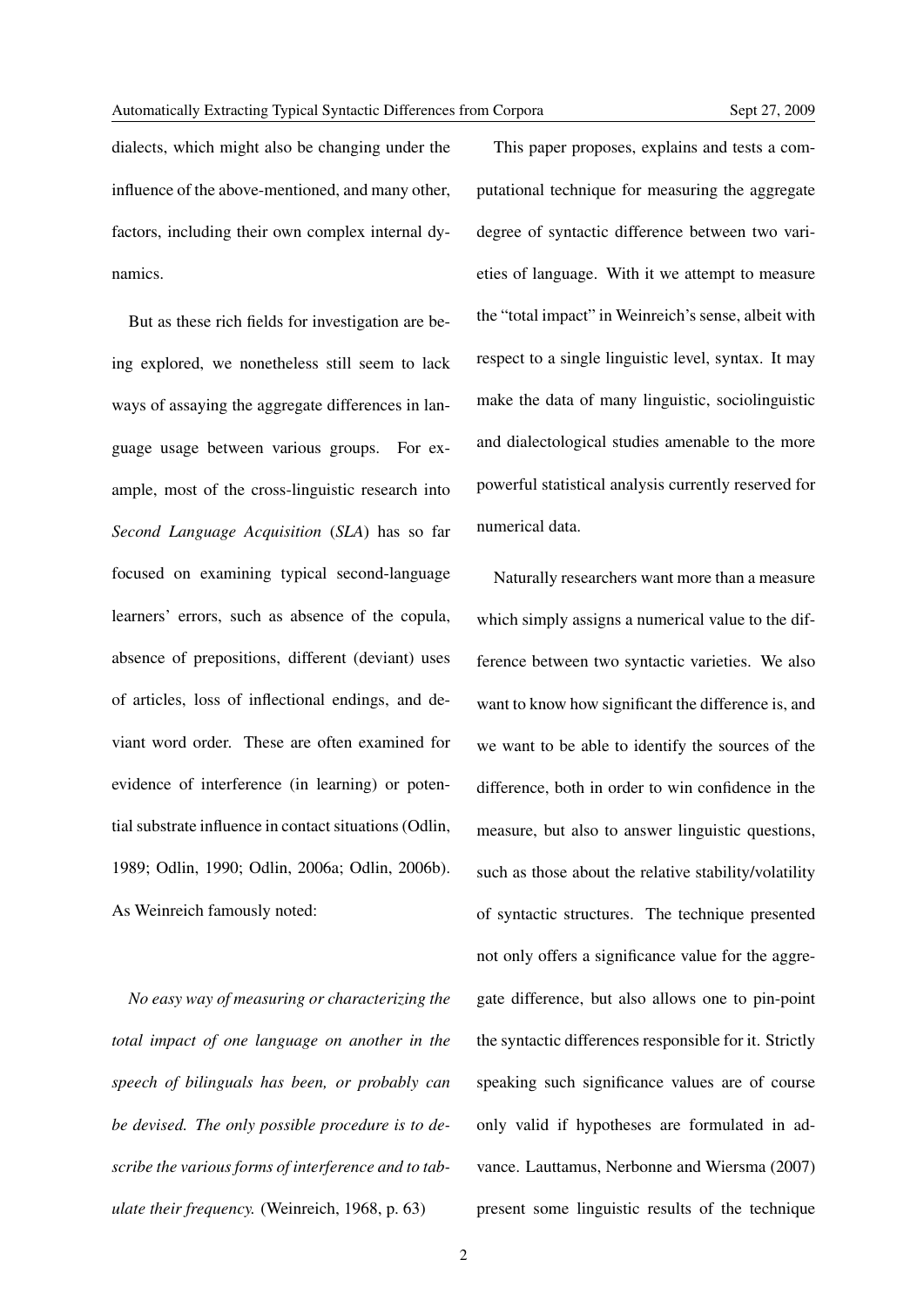when applied to a corpus of English conversation with emigrants from Finland to Australia. The present paper focuses on the technical and mathematical basis of the technique.

In the second and third sections we introduce, explain and discuss our method at an intuitive level. In the fourth we go into some practical results it has produced as applied to the English of Finnish immigrants in Australia. The fifth will go deeper into the statistical theory behind it, and contains a full, mathematical description of the method. Then the sixth and seventh sections contain an explanation of how to use the software we produced for doing this research, and some suggestions for possible future research. We then conclude and provide some acknowledgements.

#### *1.1 Related Work*

Thomason and Kaufmann (1988) and van Coetsem (1988) noted, nearly simultaneously, that the most radical (structural) effects in language contact situations are to be found in the language of *switchers*, i.e., in the language used as a second or later language. In line with this we looked at the English of immigrants in our example research.

Poplack and Sankoff (1984) introduced tech-

niques for studying lexical borrowing and its phonological effects, and Poplack, Sankoff and Miller (1988) went on to exploit these advances in order to investigate the social conditions in which contact effects flourish best.

We follow Aarts and Granger (1998) most closely, who suggest focusing on tag sequences in learner corpora, just as we do. We shall add to their suggestion a means of measuring the aggregate difference between two varieties, and show how we can test whether that difference is statistically significant.

Nathan Sanders (2007) has, in the meantime, extended our method to use parse tree leaf-path ancestors of Sampson (2000) instead of n-grams. These are the tags along the routes from the root tag of the parse-tree up to and not including each word of the sentence. He used it on the British part of the *ICE* (*International Corpus of English*) corpus, which is already fully parsed. In this paper, however, we only report on the method using n-grams, but we find his extensions promising.

Related work on classifying syntaxes at an aggregate level may be found in the authorship recognition literature. Baayen, van Halteren & Tweedie (1996) work with full parses on an au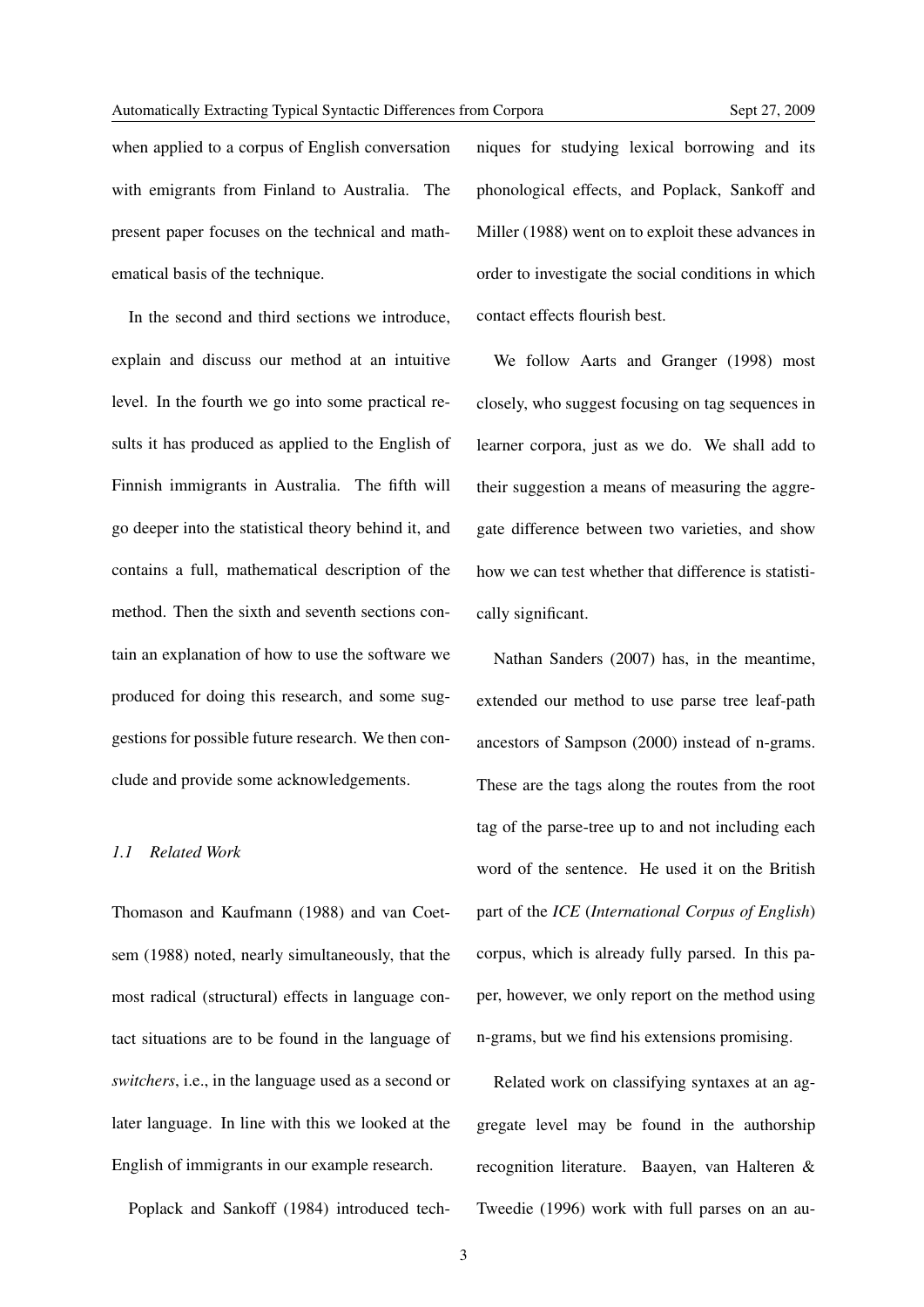thorship recognition task, while Hirst & Feiguina (2007) apply partial parsing in a similar study, obtaining results that allow them to distinguish a notoriously difficult author pair, the Bronte sisters. Also they establish that their technique can work for even short texts (500 words and fewer), which could be an enormous advantage in applications of methods such as the one presented here or even a combination of our methods.

#### 2 Method

The fundamental idea of the proposed method is to tag the corpus to be investigated syntactically, to create frequency vectors of n-grams (trigrams for example) of POS (part-of-speech) tags, and then to compare and analyse these using a permutation test. This then results in both a general measure of difference and a list with the POS-n-grams that are most responsible for the difference.

In five steps the method proceeds:

- POS-tag two collections of comparable material
- Take n-grams (1- to 5-grams) of POS-tags from it
- Compare their relative frequencies using a permutation test
- Sort the significant POS-n-grams by extent of difference
- Analyse the results

Now we will describe these steps in more detail, starting with the tagging of two comparable collections of text.

# *2.1 Tagging two collections of comparable material*

We start with two collections of comparable material. For this you can think of two sets of interviews with people from different dialect areas, or essays from two different grades and other similar pairs of samples. In our example research into the English of Finnish immigrants in Australia we used interviews divided in two generations of arrival in Australia. One group was aged 16 or younger when they disembarked, and the other was 17 or older. The interviews come from the FINNISH AUSTRALIAN ENGLISH CORPUS by Greg Watson (1996), and are reduced to the parts that were free conversation, leaving a remaining total of 305,000 words.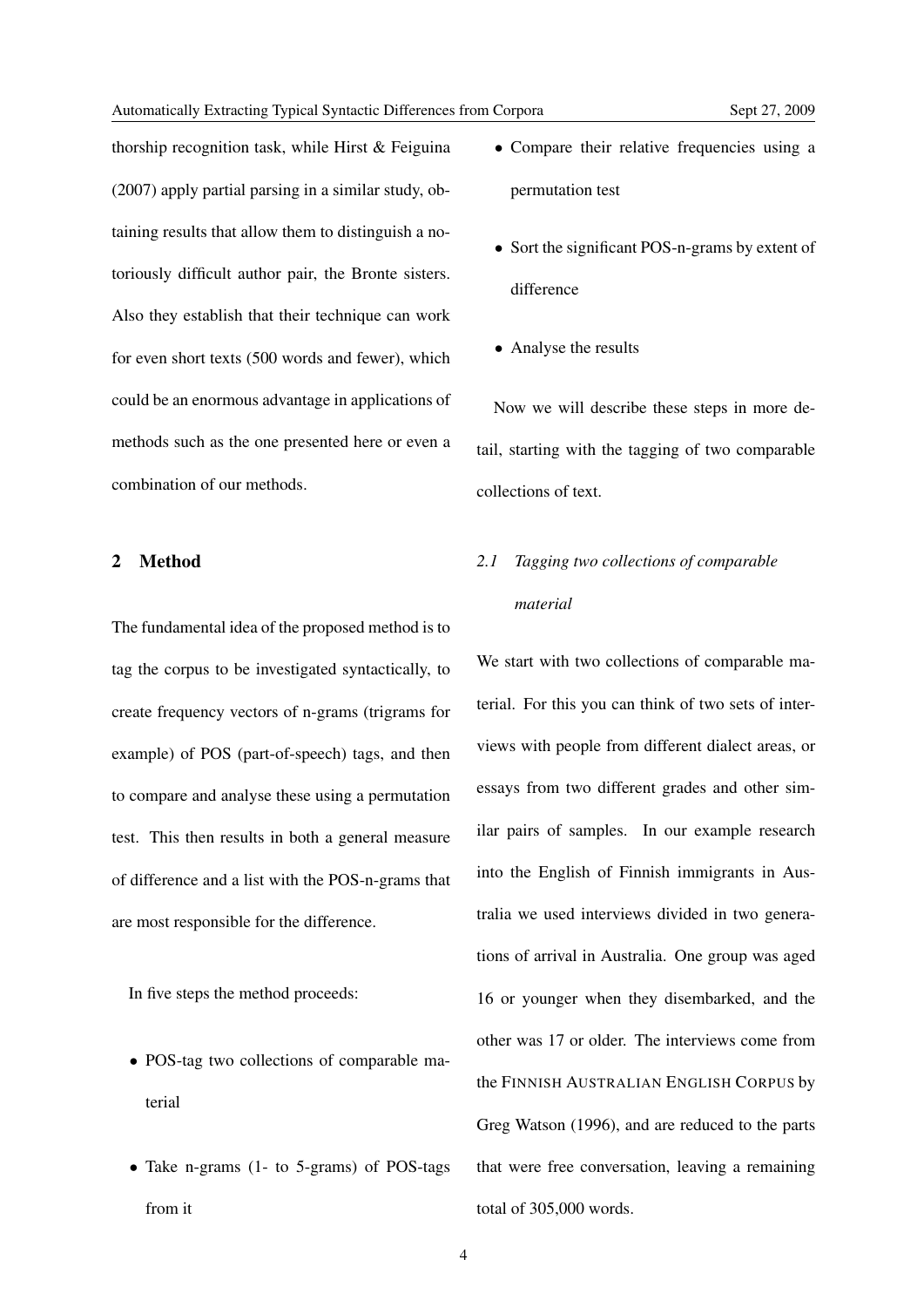Then the material is POS-tagged, or in other words, lexical categories are assigned to all words in all the sentences. There are many POS-taggers, both statistical and rule-based taggers;<sup>1</sup>) but we use Thorsten Brants' *Trigrams 'n Tags* (*TnT*) tagger, a hidden Markov model tagger which has performed at state-of-the-art levels in organized comparisons, achieving a precision of 96.7% correct tag assignments on the material of the *Penn Treebank* corpus (Brants, 2000).

As our chosen tagger is a statistical tagger, we also need a tag-set and a corpus to train it on. For this we choose the British part of the *ICE* corpus (Nelson , 2002). This corpus is fully tagged and checked by hand, so it forms a sound basis. It uses the *TOSCA-ICE* tagset, which is a linguistically sensitive set, designed by linguists (not computer scientists) and consisting of 270 POS tags (Garside , 1997).

<sup>1</sup>List of taggers: http://www-nlp.stanford.edu/links/ statnlp.html#Taggers, CLAWS & TreeTagger are on this list, Tsujiis Tagger: http://wwwtsujii.is.s.u-tokyo.ac.jp/∼tsuruoka/postagger/, ALPINO: http://www.let.rug.nl/ vannoord/alp/Alpino/ (only for Dutch)

#### *2.2 Taking n-grams of POS-tags*

Then, in order to be able to look at syntax instead of just single POS-tags, the tags are collected into n-grams, i.e. sequences of POS tags as they occur in corpora. For a sentence such as 'We'll have a roast leg of lamb tomorrow (...)' (extracted from our data), the tagger assigns the following POS labels:

| We             | '11                    | have            |
|----------------|------------------------|-----------------|
| PRON(pers.plu) | AUX(modal, pres, encl) | V(montr, infin) |
| a              | roast                  | leg             |
| ART(indef)     | $N$ (com, sing)        | $N$ (com, sing) |
| of             | lamb                   | tomorrow        |
| PREF(ge)       | $N$ (com, sing)        | $ADV$ (ge)      |

These are then collected into n-grams. Trigrams are as follows: PRON(pers, plu)-AUX(modal, pres, encl)-V(montr, infin),..., ART(indef)- N(com, sing)- N(com, sing),..., PREP(ge)- $N$ (com, sing)- $ADV$ (ge) ...

In our research into the English of Finnish immigrants to Australia we used POS trigrams, and collected about 47,000 different kinds of trigrams from our corpus. For optimization reasons, and for a reason that we will come back to in section 5.3.2, we removed all trigrams that occurred 5 times or less, leaving us with a remaining total of 8,300 POS-trigram-types.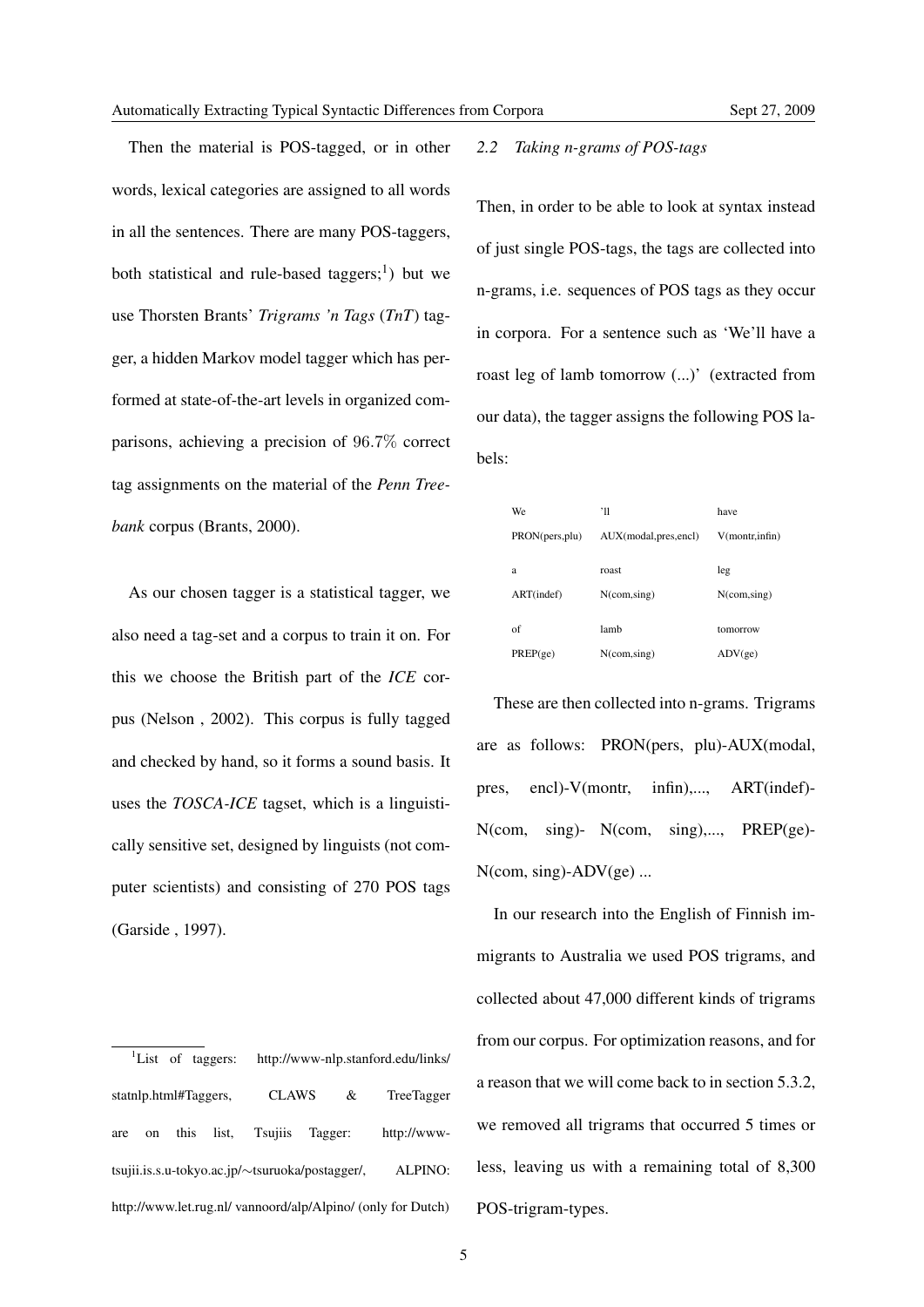*2.3 Compare frequencies using a Permutation Test*

The next step consists of counting how frequently each of the POS-n-grams (the 8,300 trigrams in our case) occurs in both of the data-sets, or subcorpora. These counts result in two vectors, or in more familiar phrasing, in two table rows in a  $2 \times 8,300$  element table, with for each n-gram a column of two cells, containing frequency counts, one for each group. These form the input for our statistical-test. Although there is no convenient test in classical statistics that we can apply to check whether the differences between vectors containing 8,300 elements are statistically significant, we may fortunately turn to permutation tests with a Monte Carlo technique in this situation (Good, 1995). We will explain it in detail (with all formulas) in section 5, but the fundamental idea in a permutation test is very simple:

We first measure the difference between two sets of data in some convenient fashion, obtaining a degree of difference, lets call this the basecase. We then extract two sets at random from the total of all data pooled together, which become our new sets, and we calculate the difference between these two in the same fashion. We then look if the difference is the same or bigger than in the base case, and if it is, we take note of this. We repeat this process with the random sets ten thousand times, taking different random sets every time, and in the end we sum the total number of times the difference was at least as extreme as in the base case. This value is then divided by the ten thousand times we tried, and the outcome of that is  $-$  in standard hypothesis testing terms  $$ our p-value. This represents how many times in ten thousand (standardized to one) a difference as large as that found in the base-case would have occurred by pure chance.

But before a statistical difference can be determined, a measure for the difference has to be chosen, and we have to decide what elements to permutate. For various statistical reasons explained in section 5.1 we permutated speakers, using what we call *subject normalisation*. We also normalised for frequency using a *between-types normalisation* (see section 5.3 for these). As our measure we developed *RSquare*, which takes the square of the difference between each normalised n-gram count for the two groups, more on this in section 5.4.

Thus using two normalisations and a suitable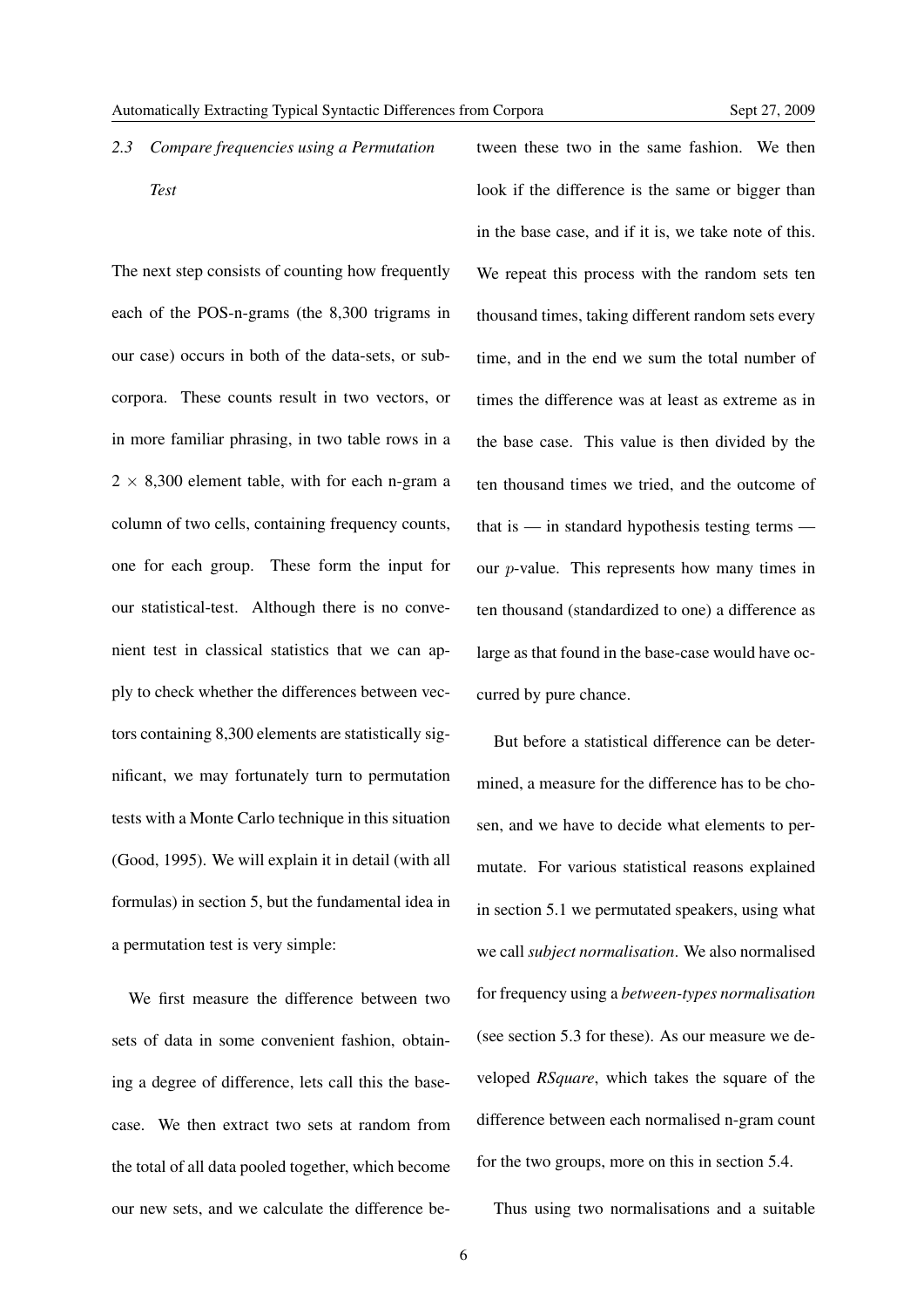measure we permutated authors instead of sentences or n-grams and the test provides us with a p-value for the overall difference between the two sets of data.

#### *2.4 Sort POS-n-grams by extent of difference*

In addition to testing the aggregate difference between the two sub-corpora, we also wanted to be able to extract the POS-n-grams that were most responsible for the difference. Finding individual POS-n-grams allowed us to find the linguistic sources of the difference, and to understand these better. In addition it also enabled us to test the method.

We get a list of responsible POS-n-grams by looking at the vectors from the base-case again, and applying a permutation-test to all the individual POS-n-grams. In other words; we do 8,300 permutation-tests, one for each n-gram. So for each individual n-gram the *RSquare* value of the base-case is kept, and then in each permutation the *RSquare* value for the same n-gram is compared to it for being as large or larger, counting these, and using them to arrive at  $p$ -values, as in the original permutation test. For practical reasons we did these tests all at the same time, by keeping

track of and comparing all the n-gram *RSquare* values, besides the aggregate *RSquare* value. It might look like there is issue with so called familywise errors, because of the 8,300 tests, of which 5% (about 415) would get a p-value below 0.05 by pure chance. We cover this by requiring the aggregate difference to be significant at a  $p$  level of 0.05 first (as an *omnibus test*, for the possible truth of the overall null-hypothesis; there being no overall difference). This protects us from *complete null hypothesis family-wise errors* (Westfall and Young, 1993). More on this, and possible improvements, in section 6.

Once we have this list of significant POS-ngrams we sift them into the groups for which they are typical. We do this for each n-gram by comparing the value found in the base-case for that ngram with the expected value for it based on the group-size. If the groups are of the same size, the expected values are the same for both groups (half the corpus-wide count for the n-gram) and it is simply a case of looking at which of the basecase values is larger, but if group-sizes differ, we need to use the expected values based on groupsize (see the third normalisation, section 5.3.3).

So we have two lists now, one for each group.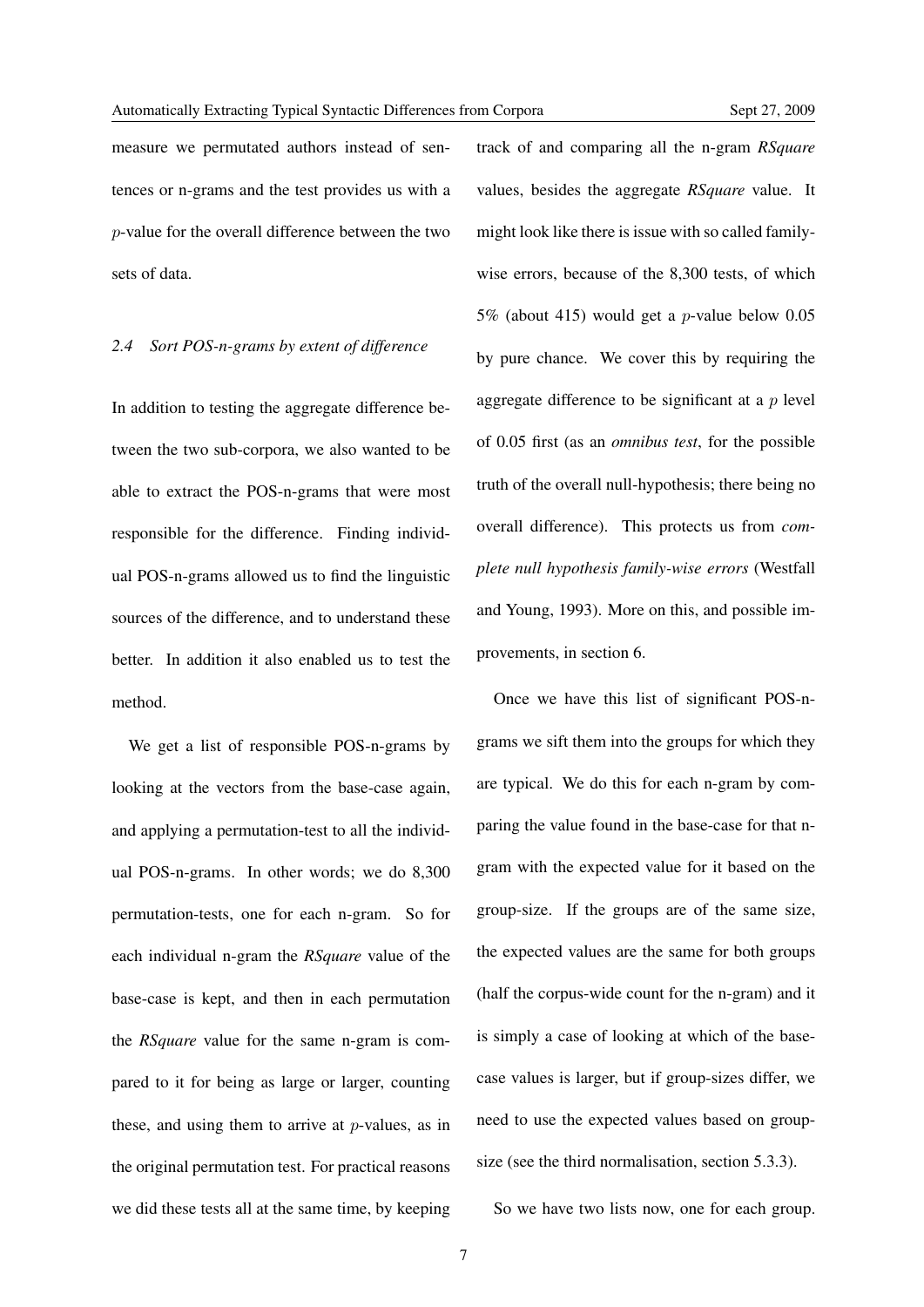Then for each group we sort the n-grams in its list by how characteristic the n-gram type is for that group. The extent of typicality can be determined both relatively, normalised for frequency, and absolutely, but more on these options in sections 5.3.2 and 5.3.1. What is important here is that they are sorted in this step.

As noted we only select and sort the significant POS-n-grams. The requirement of significance filters out any n-grams which occur only or mostly in one group, but for which this is probably due to chance. For example if we simply selected ngrams for which more than, say, 80% of occurrences fall in one group, then we would also select n-grams occurring only once, purely by chance, in one of the groups (these would be 100% characteristic, but never significant).

At the end of this step we thus have two lists of typical, significant POS-n-grams which can be analysed for linguistic causes of the aggregate difference between the groups. Moreover, we sort them to bring the most characteristic n-grams to the top, so that we see the most relevant data first. We may then analyse the data only up to a specific cut-off point, such as for example the top-200 of each list.

#### *2.5 Analyse the results*

The last step consists of analysing the data. This comes down to putting the top-x n-grams in context and attempting to interpret them. This obviously requires intimate knowledge of the languages and/or dialects under comparison. To make things easier, besides the toolset for the method, we also developed some tools to help the analysis, e.g. a program to find examples from the corpus for given POS-n-grams. <sup>2</sup>

Besides tools and linguistic skills there are two important facts to keep in mind while analysing the results. The first is that the method will find differences only between the two sets provided for comparison. For example if a certain POS-n-gram is over- or under-used in both groups, relative to the general population, then the method will not find it as being characteristic for both groups. So one has to be careful not to make claims that involve a comparison to the broader population of native speakers.

<sup>2</sup>The *Computational Linguistics Toolset*, which was developed for the method, is available from http://en.logilogi.org/Wybo Wiersma/User/Com Lin Too. This web-page also contains an introduction to their usage, and information on the other auxiliary tools.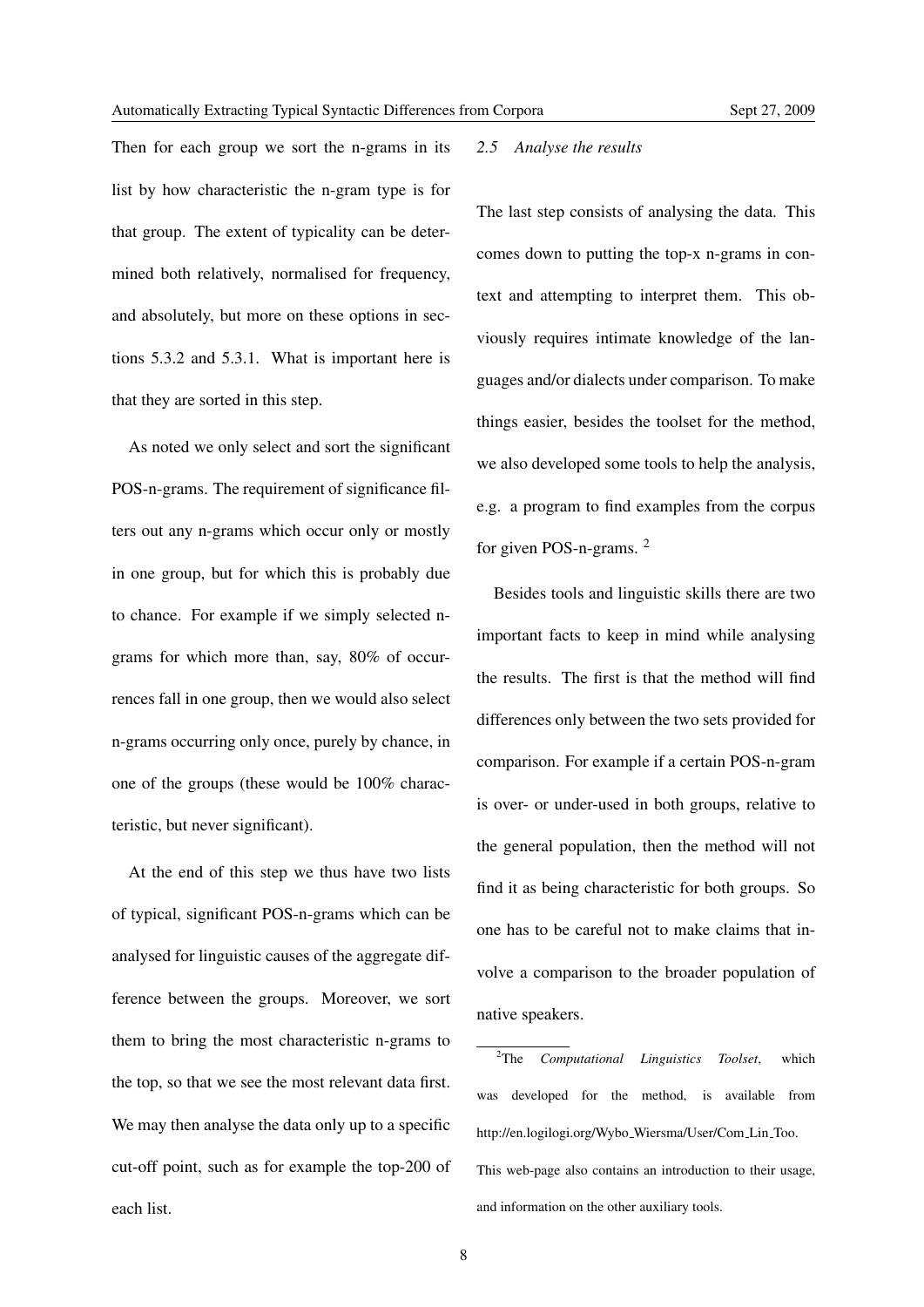A second thing to note is that when a certain (set of) POS-n-grams is significantly characteristic for a group, this does not mean that ones explanation is correct. We do not claim that POSn-grams play an explanatory role in the account of language contact, only that they are indicative of language contact effects. There can be more than one explanation for the over- or under-use of POS-n-grams, e.g. the imposition of first language structures, poor perception, or general tendencies toward simplification.

Thirdly, one has to formulate hypotheses in advance, in order to test them. We may also use the method to "data mine" for possible differences, but hypotheses to be tested must be formulated in advance (also see section 6).

In spite of all these cautions, the method is quite powerful, and has been shown to be useful for at least data mining in our research on the English of Finnish immigrants in Australia. More on this in section 4.

# 3 Rationale

Now we will discuss the reasons for, and assumptions behind our method, and after that some of its features and options.

#### *3.1 Why this Method*

An important feature of our method is that it can identify not only deviant syntactic uses (errors), but also the overuse and underuse of linguistic structures, whose importance is emphasized by researchers on second-language acquisition (Coseriu, 1970; Ellis, 1994; Bot , 2005). According to these experts it is misleading to consider only errors, as second language learners likewise tend to overuse certain possibilities and tend to avoid (and therefore under-use) others. For example, de Bot *et al.* (2005) and Thomason (2001, 148) suggest that non-transparent constructions are systematically avoided even by very good second-language learners. And we expected to find this kind of *SLA* behaviour in our migrants' data.

This brings us to a second feature of the method: it can be applied to rather rough data, such as transcripts of speech or the writing of second-language learners. And as noted in the introduction it can be applied to any language, using any tag-set for which there is a tagger or a tagged corpus available (*TnT* can be trained on any tagged corpus). We note that natural language processing work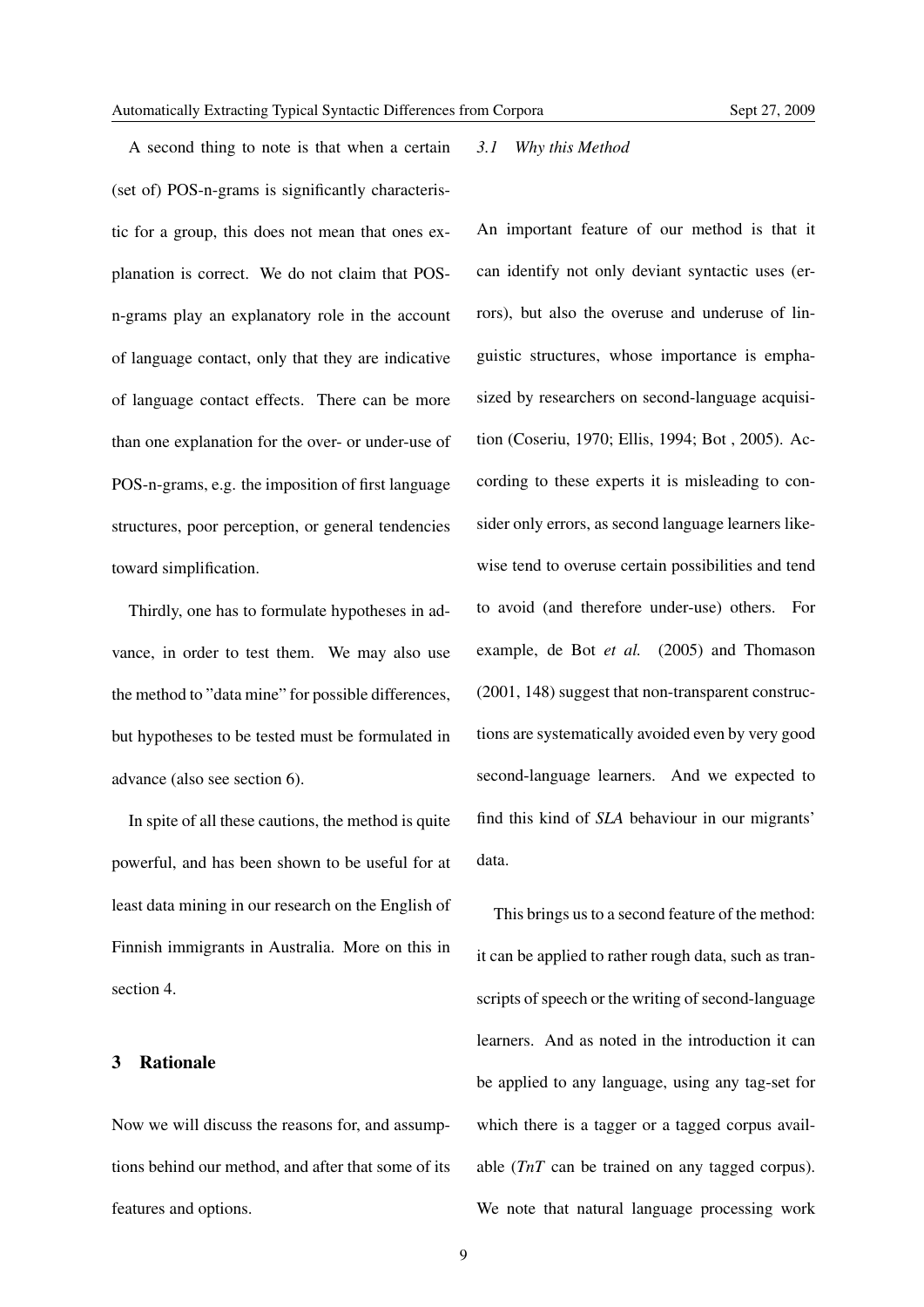on tagging has found that larger tag sets result in lower accuracy (Manning and Schütze, 1999, 372 ff.). But since we aimed to contribute to the study of language contact and second-language learning, we chose a linguistically sensitive set designed by linguists, not computer scientists.

A third benefit of this method is that it delivers numerical data, and also provides significance levels with them. This allows one to go beyond the anecdotal and give a more rigorous grounding to dialectological or linguistic hypotheses. It could be important not only in the study of language contact, but also in the study of second-language acquisition. And it may be of more general linguistic interest, since contact effects are well-recognized confounders in the task of historical reconstruction. Numerical measures of syntactic difference may enable these fields to look afresh at many issues.

It is important however to know that our method hinges on two assumptions, even if we think that they are reasonable and sound. We will introduce and discuss them now.

*3.2 POS-n-grams show Syntax*

The pivotal assumption behind our method is that POS-n-grams offer a good aggregate representation of syntax. And a first objection to it could be that POS-n-grams do not reflect syntax completely and that we thus should focus on full parsetrees instead. However since it is unlikely that researchers will take the time to hand-annotate large amounts of data, meaning we shall need automatically annotated data, we encounter a problem; that our parsers, the automatic data annotators capable of full annotation, are not yet robust enough for this task, especially for rougher data, such as spoken language (even the best score only about 90% per constituent on edited newspaper prose).

A second objection to the use of POS-n-grams could be that syntax concerns more than POS-ngrams. In response we wish to deny that this is a genuine problem for the development of a measure of difference. We note that our situation is similar to other situations in which effective measures have been established. For example, even though researchers in first language acquisition are very aware that syntactic development is reflected in the number of categories, and rules and/or con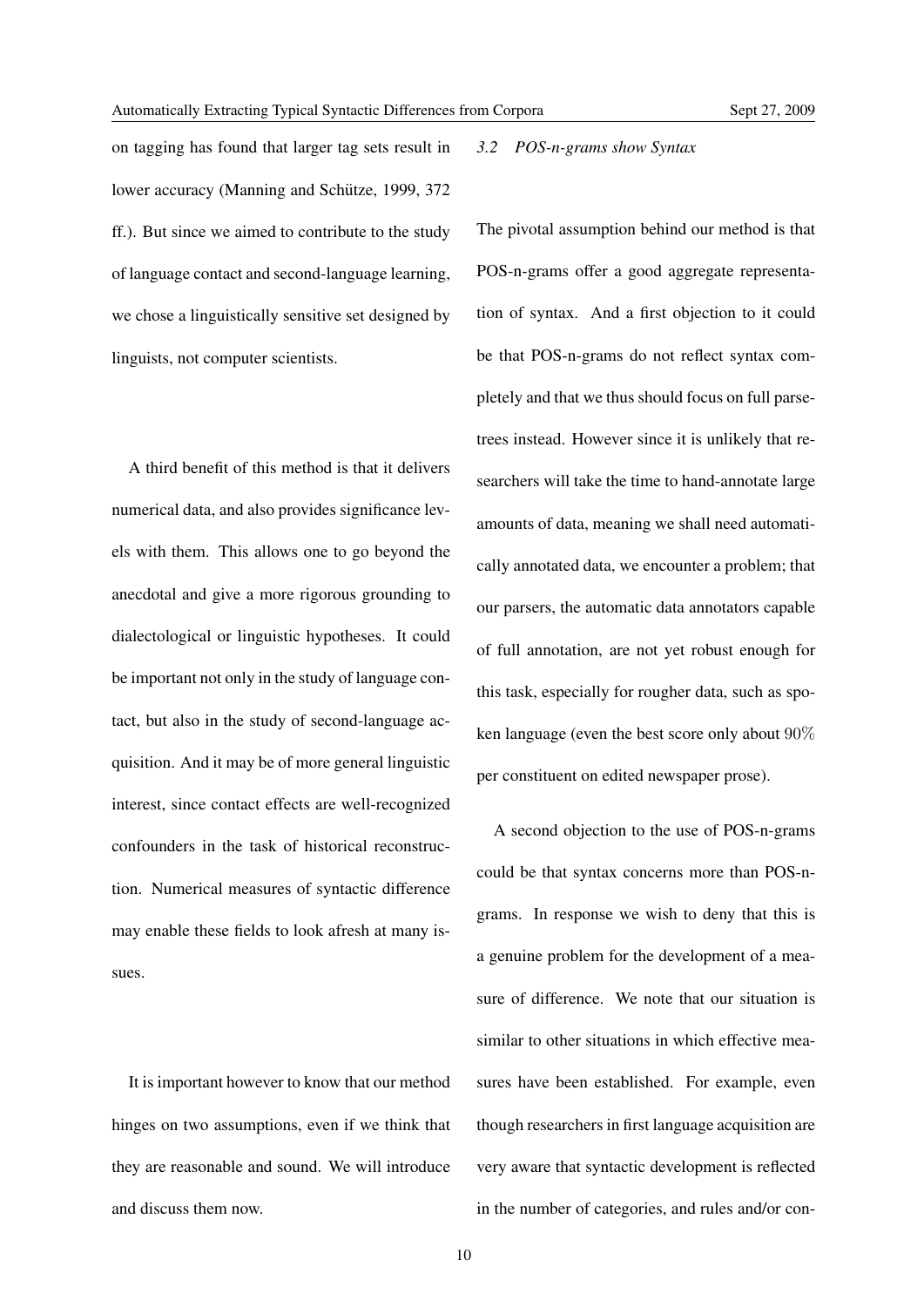structions used, the degree to which principles of agreement are respected, *etc.*, they are still in large agreement that the simple *mean length of utterance* (*MLU*) is an excellent measure of syntactic maturity (Ritchie and Bhatia, 1998). We therefore continue, postulating that the measure we propose will correlate with syntactic differences as a whole, even if it does not measure them directly.

In fact we can be rather optimistic about using POS-n-grams given the consensus in syntactic theory that a great deal of hierarchical structure is predictable given the knowledge of lexical categories, in particular given the lexical *head*. Sells (1982, §§ 2.2, 5.3, 4.1) demonstrates that this was common to theories in the 1980s (Government and Binding theory, Generalized Phrase Structure Grammar, and Lexical Function Grammar), and the situation has changed little in the successor theories (Minimalism and Head-Driven Phrase Structure Grammar). Even though the consensus of twenty years ago has been relaxed in recognition of the autonomy of constructions (Fillmore and Kay, 1999), syntactic heads still have a privileged status in determining a projection of syntactic structure. So it is likely that even individual POS-n-grams typical for a group of language users can give at least a good indication of what the differences in the underlying syntax might be.

# *3.3 Part of Speech Taggers are Accurate Enough*

The method's second assumption is that POStaggers are accurate enough for the POS-n-grams to reflect syntax at an aggregate level. First of all the facts: As noted we used Thorsten Brants' *Trigrams 'n Tags* tagger. We used it with the tagset of the *TOSCA-ICE* consisting of 270 tags (Garside , 1997), of which 75 were never instantiated in our material. We trained the tagger on the British *ICE* corpus, which totals 1.000.000 words. Since our material was spoken English (see section 4), we also did some experiments with training *TnT* on only the spoken half of the *ICE* corpus, but performance was better when using the whole corpus. Even then, using the British *ICE* corpus was suboptimal, as the material we wished to analyse was the English of Finnish emigrants to Australia, but we were unable to acquire sufficient tagged Australian material.

We tested the *TnT* tagger with a sample of 1.000 words from our material which was tagged by hand. We found that the tagger was correct for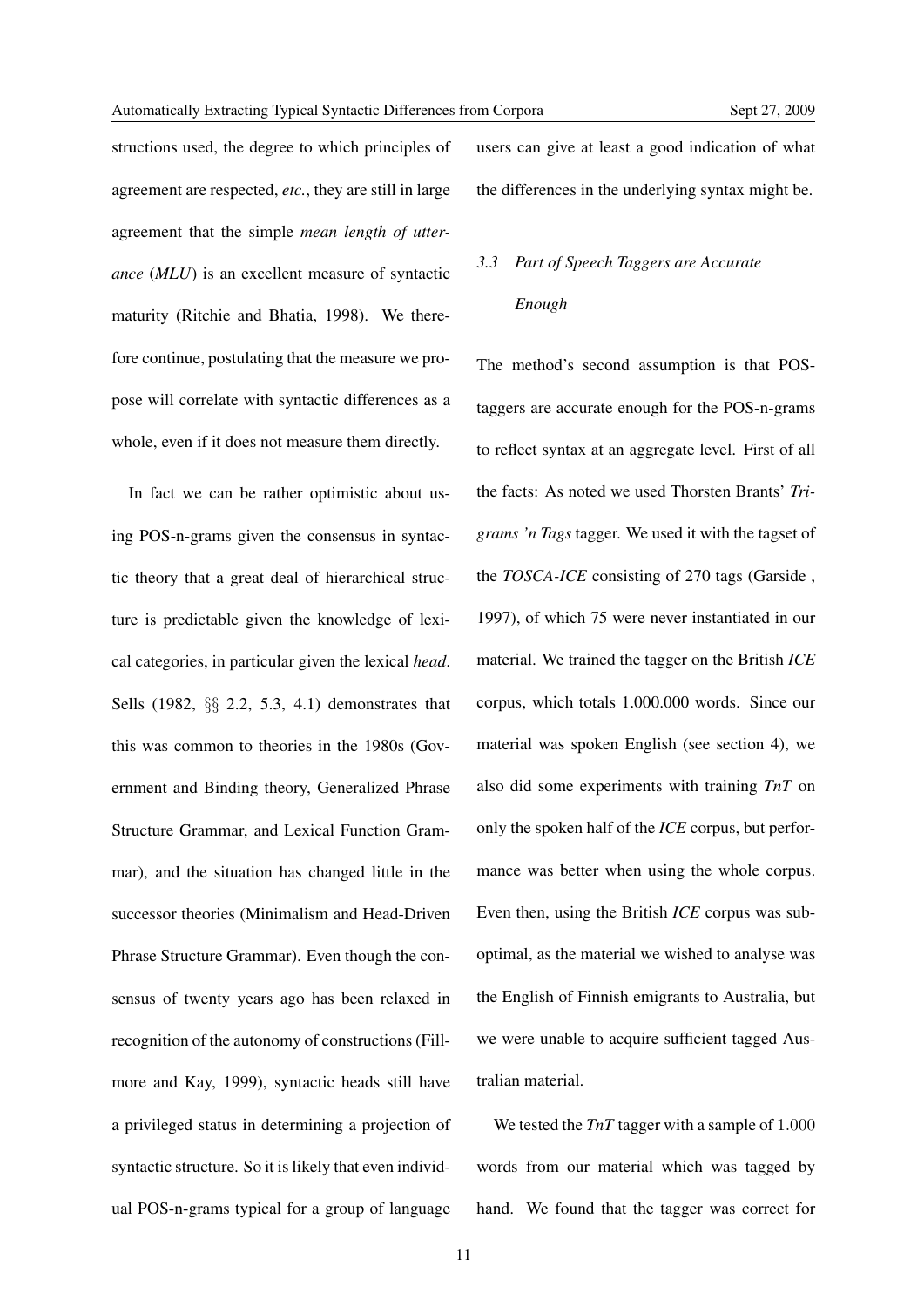81.2% of POS-tags. The accuracy is poor compared to newspaper texts, but we are dealing with conversation, including the syntactically imperfect conversation of non-natives here. Still, n-grams consist of multiple POS-tags, so performance is worse for larger n-grams; namely 56.1% for 3 grams, and even 39.0% for 5-grams. In addition we also performed our small test using the reduced *ICE* tagset. It consisted of only 20 tags. For this performance was a bit better, namely: 86.7% for 1-grams, 66.6% for 3-grams, and 51.8% for 5 grams. See table 1 for the full set of results.

Table 1: *Performance of TnT on our data. Results per n-gram size for both the full and the reduced tagsets.*

| N-grams    | full tagset | reduced tagset |
|------------|-------------|----------------|
| 1-grams    | 81.2%       | 86.7%          |
| $2$ -grams | 67.5%       | 76.2%          |
| 3-grams    | 56.1%       | 66.6%          |
| 4-grams    | 46.7%       | 58.8%          |
| 5-grams    | 39.0%       | 51.8%          |

So the performance of *TnT* is not that good for 3-grams and longer n-grams, meaning that our method is handicapped by half of the 3-grams of the full tagset being erroneous. But fortunately we can fall back on a property of the statistics of large numbers here, namely that as the errors produced

by automatic taggers are more or less random, they will cancel each other out, effectively annulling the influence of tagging errors. This cancelling of errors happens because in most cases we can expect the tagger to make similar mistakes in both groups, so the tagger favours neither of the groups. A tentative analysis confirmed this as we found that the tagging errors in the two groups seem to be of a similar kind, and also the error-rates in both groups are very similar, as can be seen in table 2 (also see the results in section 4.3 for a further confirmation).

Table 2: *Performance of TnT for the groups. Results of both groups, for the full tagset.*

| N-grams | youth | adults |
|---------|-------|--------|
| 1-grams | 81.7% | 80.9%  |
| 2-grams | 67.3% | 67.7%  |
| 3-grams | 56.0% | 56.2%  |
| 4-grams | 47.6% | 46.2%  |
| 5-grams | 40.4% | 38.2%  |

Thus the results of the method in the form of a p-value and the POS-n-grams responsible for the difference, will be due mostly to the correctly tagged POS-n-grams. In addition the use of the technique for data mining is unaffected by worries of tagging bias. Since in that case individually detected POS-n-grams are analysed and looked up in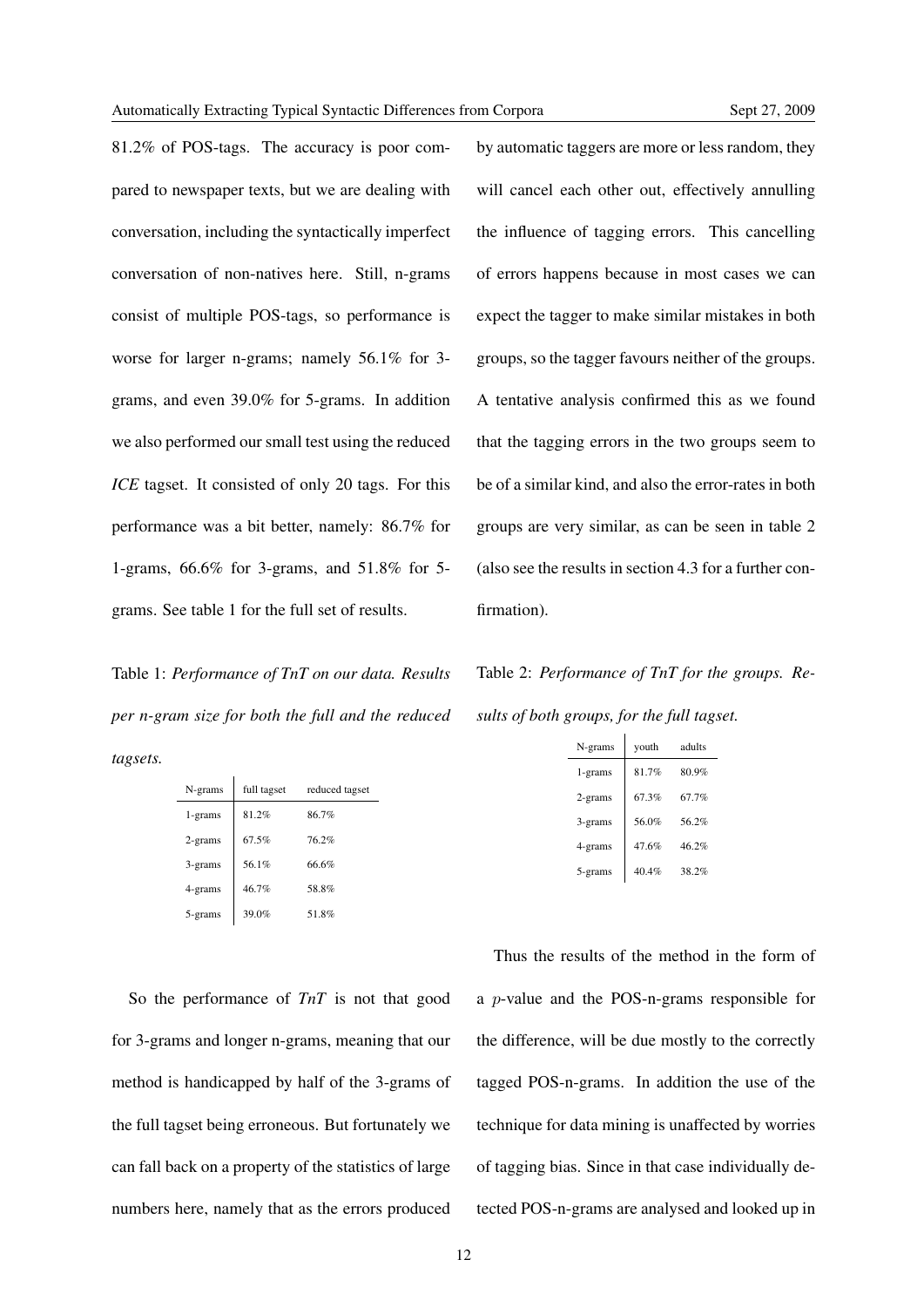the corpus, so that any parsing-errors that would show up in the results may then be corrected by hand or left out of the analysis.

#### 4 Tangible Results

In this section we will summarize the research into the English of Finnish immigrants in Australia (Lauttamus , 2007). We will especially examine the trigrams responsible for the difference. We mainly test their usefulness for linguistic analysis here, in order to evaluate the method.

# *4.1 Application*

We applied the procedure described in section 2 to the *Finnish Australian English Corpus*, a corpus of interviews compiled in 1994 by Greg Watson of the University of Joensuu, Finland (Watson, 1995; Watson, 1996). The informants were all Finnish emigrants to Australia and they are classified into two groups in this report: (1) the ADULTS (group 'a', adult immigrants), who were 18 or older upon arrival in Australia; (2) the JUVENILES (group  $j'$ , juvenile immigrant children of these adults), who were born in Finland and were all under the age of 18 when they disembarked.

The goal of the research was to detect the lin-

guistic sources of the syntactic variation between the two groups, and we examined the degree of what we call syntactic 'contamination' in the English of the adult speakers. Lauttamus *et al.* interpreted the findings from (at least) two perspectives, universal tendencies vs. contact influence. The notion of 'universal' is concerned, not with hypotheses about Chomskyan universals, but rather with more general properties of the language faculty and natural tendencies in the grammar, called 'vernacular primitives' by Chambers (Chambers, 2003, 265-266). To explain language usage by the groups, we also draw upon the strategies that second-language learners usually evince regardless of their mother tongue (Faerch and Kasper, 1983; Larsen-Freeman and Long, 1991; Ellis, 1994; Thomason, 2001)

#### *4.2 Significance and Trigrams*

After applying the method we found that the groups clearly differed in the distribution of POS trigrams they contain ( $p < 0.0001$ ). This means that the difference between the original two subcorpora was in the largest 0.01% of the Monte Carlo permutations, and thus highly significant. We also find genuinely deviant syntax patterns if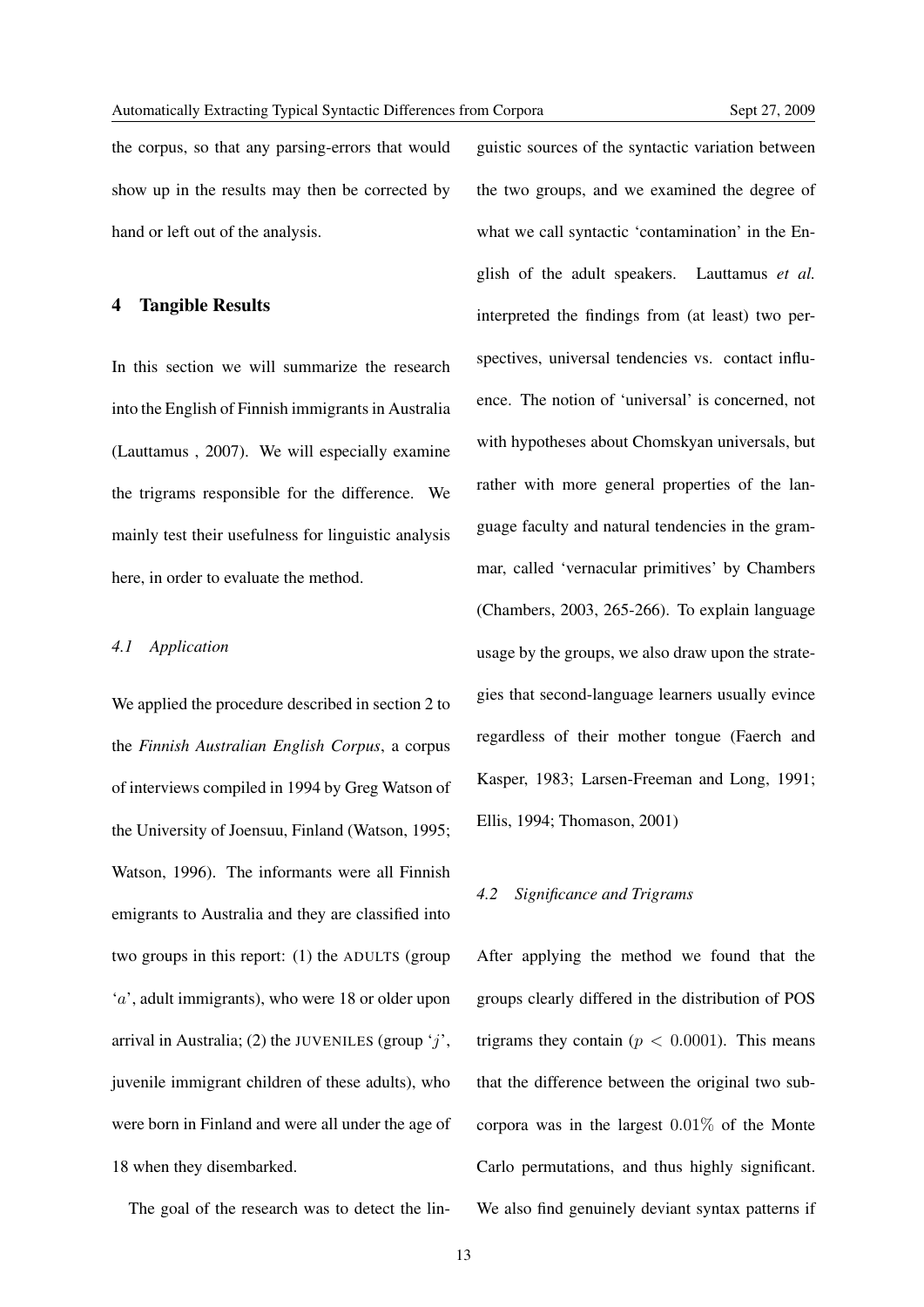we inspect the individual trigrams responsible for the difference between the two sub-corpora.

As noted in section 2.5 only differences between the groups can be found using our method, and so we have no way to seek evidence of potential contamination of the juveniles' L2 acquisition relative to native speakers. Nevertheless we can still deduce much from the POS trigrams that contributed to the differences (individual  $\alpha$  levels of 0.05). We limited our analysis to a practically random selection of 137 trigrams from the 308 trigrams found to be significant and typical for the adult-speakers.<sup>3</sup> They were sorted by their relative typicality (see section 5.3.2 for the normalisation) and each interpreted using 20 random sentences from the corpus which contained them.

The findings concerning the adults can be described as follows. See Lauttamus *et al.* for extended discussion.

- 1. Overuse of hesitation phenomena (pauses, filled pauses, repeats, false starts *etc.*) and parataxis (particularly with 'and' and 'but').
- 2. Overuse (and underuse) of the indefinite and
- 3. Omission of primary (copula) 'be' and of the primary verb 'be' in the progressive (present and past).
- 4. Underuse of the existential (expletive) 'there' and the anaphoric 'it' in subject position.
- 5. Utterances where the negator 'not' is placed in pre-verbal position.
- 6. Misuse of the pronoun 'what' as a relative pronoun or complementiser.
- 7. Extension of the simple present (as opposed to the past tense and the progressive) to describe not only present but also past or future events.
- 8. Indications of incorrect use of formulae such as 'that's' and 'what's' as in 'that's is a'.
- 9. A tendency to place material between verbs and direct objects 'I don't like really any old  $a\sigma e^{4}$ .

The table below (3) shows a listing of the numbers of trigrams supporting each of the above claims<sup>5</sup>

It should be noted that we have the most evidence for disfluency and the over- and under-use

tects a violation involving a constituent (direct object) and

<sup>4</sup>Note that this is an example where the technique de-

definite articles.

<sup>&</sup>lt;sup>3</sup>Originally it was the top-176 obtained using our earlier, slightly less robust normalisation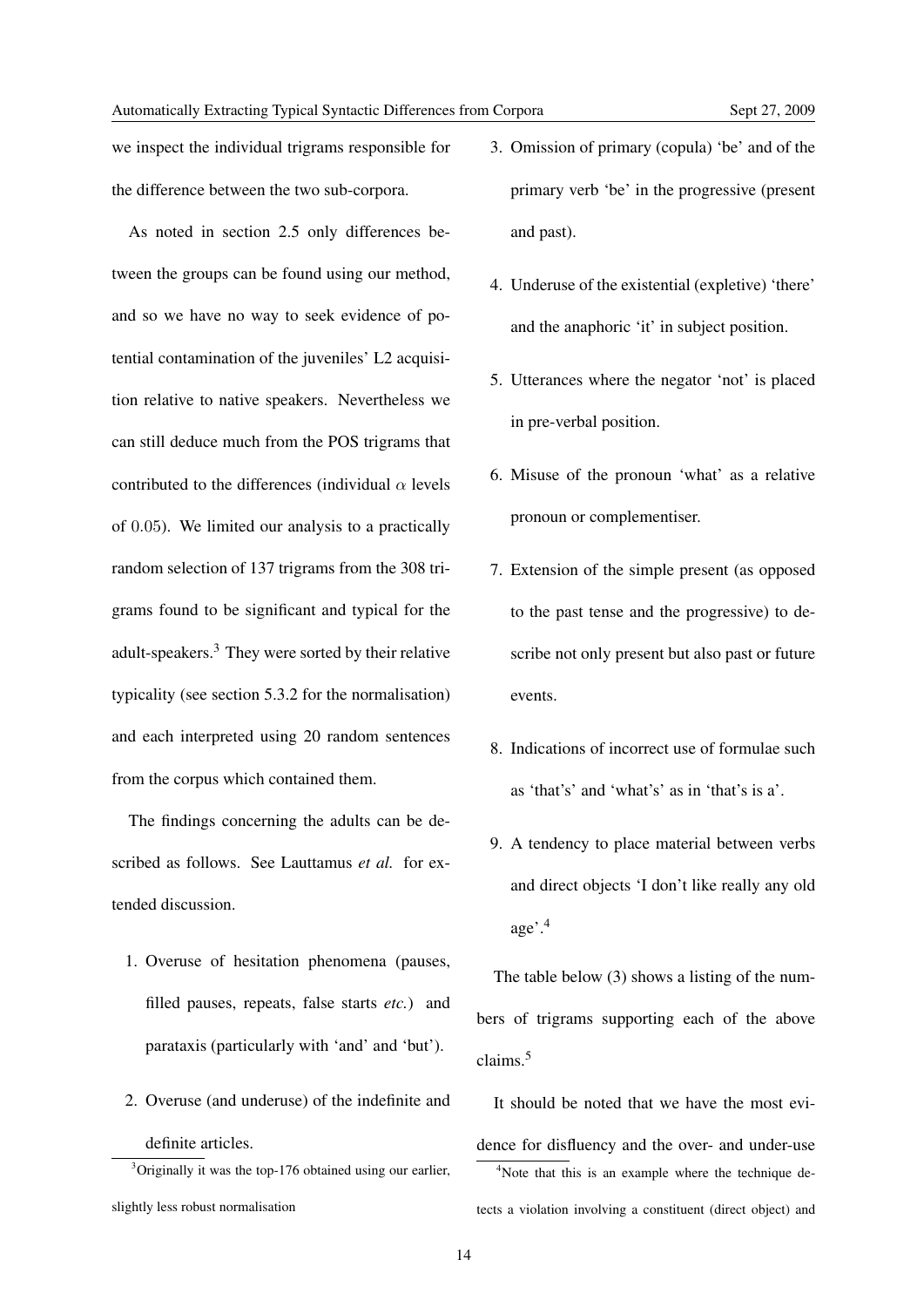Table 3: *Trigram counts for the eight findings. The index-number corresponds with the numbered findings in the text. Zero is used for trigrams that could not be interpreted (they have the '[useless]' label). Count is the number of occurrences among those looked at.*

| Index          | Usage         | Count |
|----------------|---------------|-------|
| $\overline{0}$ | [useless]     | 24    |
| 1              | Disfluent     | 90    |
| 2              | Articles      | 39    |
| 3              | No-Be         | 1     |
| 4              | No-There      | 3     |
| 5              | Pre-Negator   | 3     |
| 6              | Relative-What | 3     |
| 7              | Present       | 3     |
| 8              | Formulae      | 5     |
| 9              | Between       | 3     |

of articles, though the other findings are also well supported. In addition, because this method also detects over and under-use, the notion of avoidance does not therefore imply total absence of a feature in either group. See our earlier paper (Lauttamus , 2007) for a qualitative analysis.

#### *4.3 Quantitative Analysis*

For a quantitative analysis the n-grams can be sorted in two ways, namely by absolute and relative typicality. The first normalisation (*betweensubjects normalisation*, section 5.3.1) produces absolute data in the sense that the total number of occurrences of trigrams is decisive so that more frequent trigrams end up at the top. The second normalisation (*between-types normalisation*, section 5.3.2) normalises for frequency, and thus produces relative data, moving the relatively more typical trigrams to the top.

We start with a scatterplot (Figure 1) of the distributions as produced by sorting the typical and significant trigrams by the two normalisations. Please note again that only the significant trigrams are sorted, and that exactly the same trigrams are sorted (but differently) on both lists.

As can be seen in the scatterplot, the more frequent trigrams are generally less typical and vice versa. Thus the two ways of normalising really do produce differently ordered lists of trigrams. To an extent this relation is unsurprising as it is less likely that something very frequent is confined to only one group. Constructs that are frequent in a

not merely low-level word categories.

full list of all trigrams with exam-<br>om the corpus can be downloaded at  $p$ les from the corpus can http://wybowiersma.net/pub/fiauimenre/separate-table.pdf. In this list the 'usages' corresponds to the 'usage' below.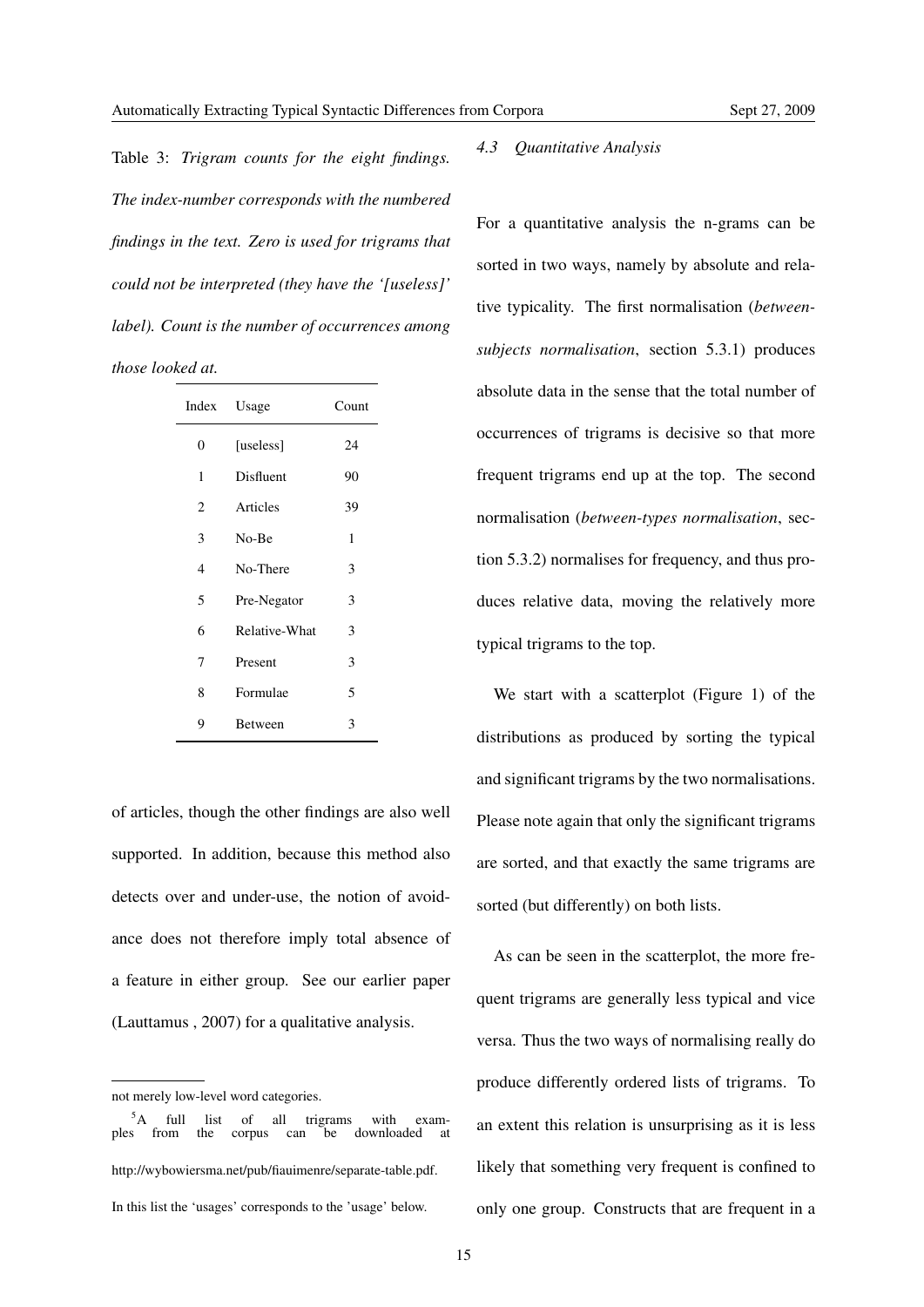

Figure 1: *Distribution of the 137 randomly selected trigrams with absolute values on the X-axis (only between-subjects normalised) and relative values on the Y-axis (normalised for frequency, between-types normalised). The parallel lines denote 1 standard deviation.*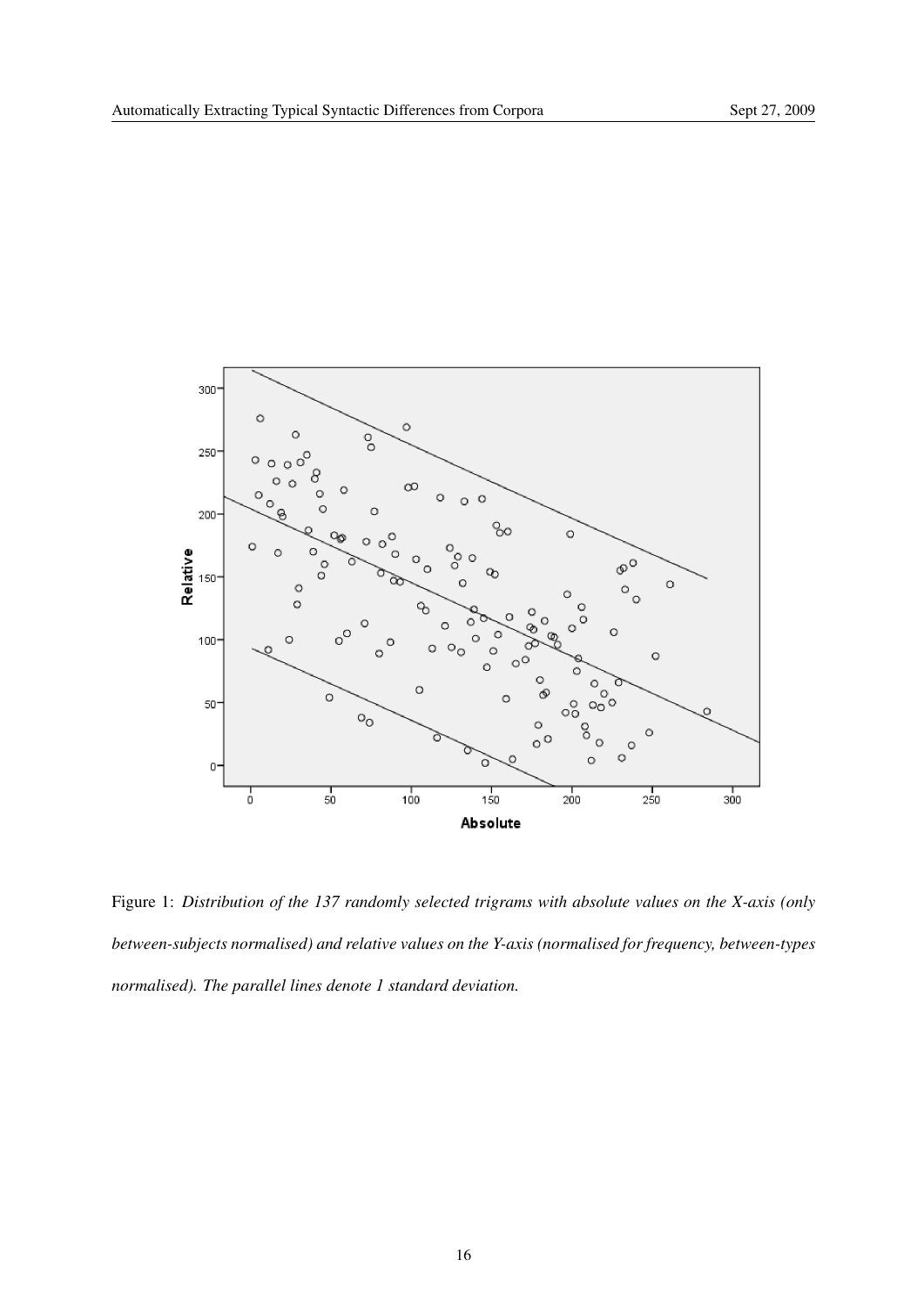language are less likely to be relatively over-used. Infrequent constructions on the other hand provide learners with too little evidence of their appropriate use. It is easier for them to rise to suspicious levels of relative frequency.

Our second graph (figure 2) shows the cumulative percentage of interpretable trigrams found at each rank position. This graph is much like *recall* graphs as used in Information Retrieval. For example in the 'absolute' data approximately 40% of the interpretable trigrams are found in the top 120.

What it shows is slightly surprising, namely that the absolute data, that is the data normalised with just the *between-subjects normalisation* (the black line) is better than the relative (normalised for frequency, the grey line) data. The difference is modest for the whole collection of useful trigrams, but when discarding the first two categories (both disfluency and articles), the results are more alike. This suggests two things, first that the over-use of articles occurs in frequent, but not very typical trigrams, and second, that the same might be true for hesitations, if perhaps to a lesser extent. While not conclusive, the tendency suggests it might be a good idea to look at the absolute data first, especially if many n-grams are found or when timeconstraints are strict.

Lastly we also hand-checked the performance of the *TnT* tagger for the 20 examples found with each of the analysed trigrams from the top-308 list. While doing this we examined a window of three words on each side of the trigram, so the context was taken into account. The results of this are very promising, because when compared to the performance of *TnT* on the whole corpus, performance for the significant n-grams is up by almost 20 percent points; 76.3% as opposed to the overall 56.5%.

This means that the errors as introduced by the tagger are to a great extent indeed random noise that does not disturb our method, confirming what we argued for in section 3.3. Note also that 76.3% approaches the ceiling of *TnT*s 81.2% performance on 1-grams very closely. This means both that the method will likely work even better on cleaner data, and that even though we might still be missing something due to systematic tagging errors, it is unlikely to be very much, or to cause false overall significance.

Thus the evaluation of our method via our experiment on the corpus containing the English of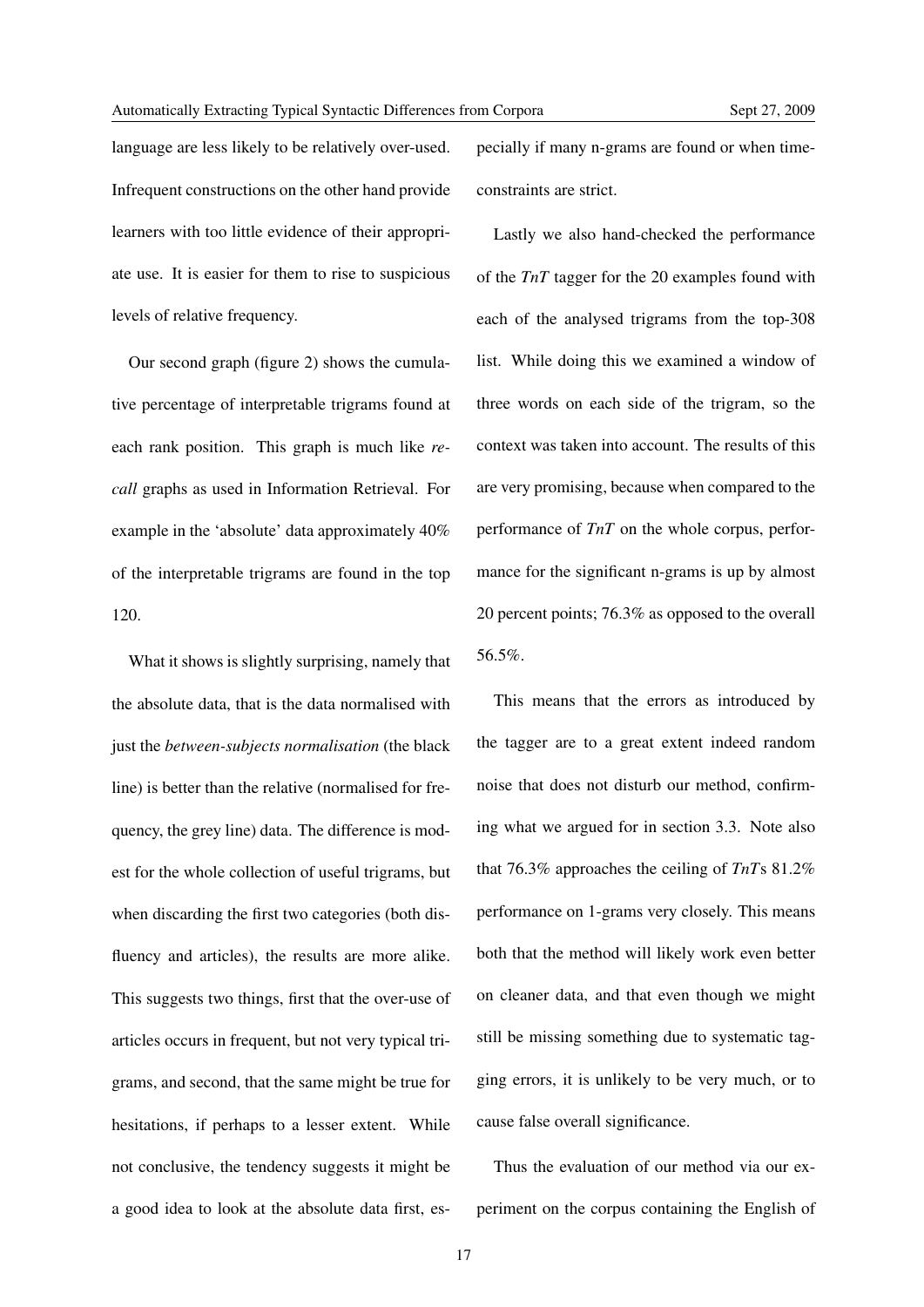

Figure 2: *Recall of interpretable trigrams as a function of both the absolute (only between-subjects normalised) and relative (normalised for frequency, between-types normalised) sort-order.*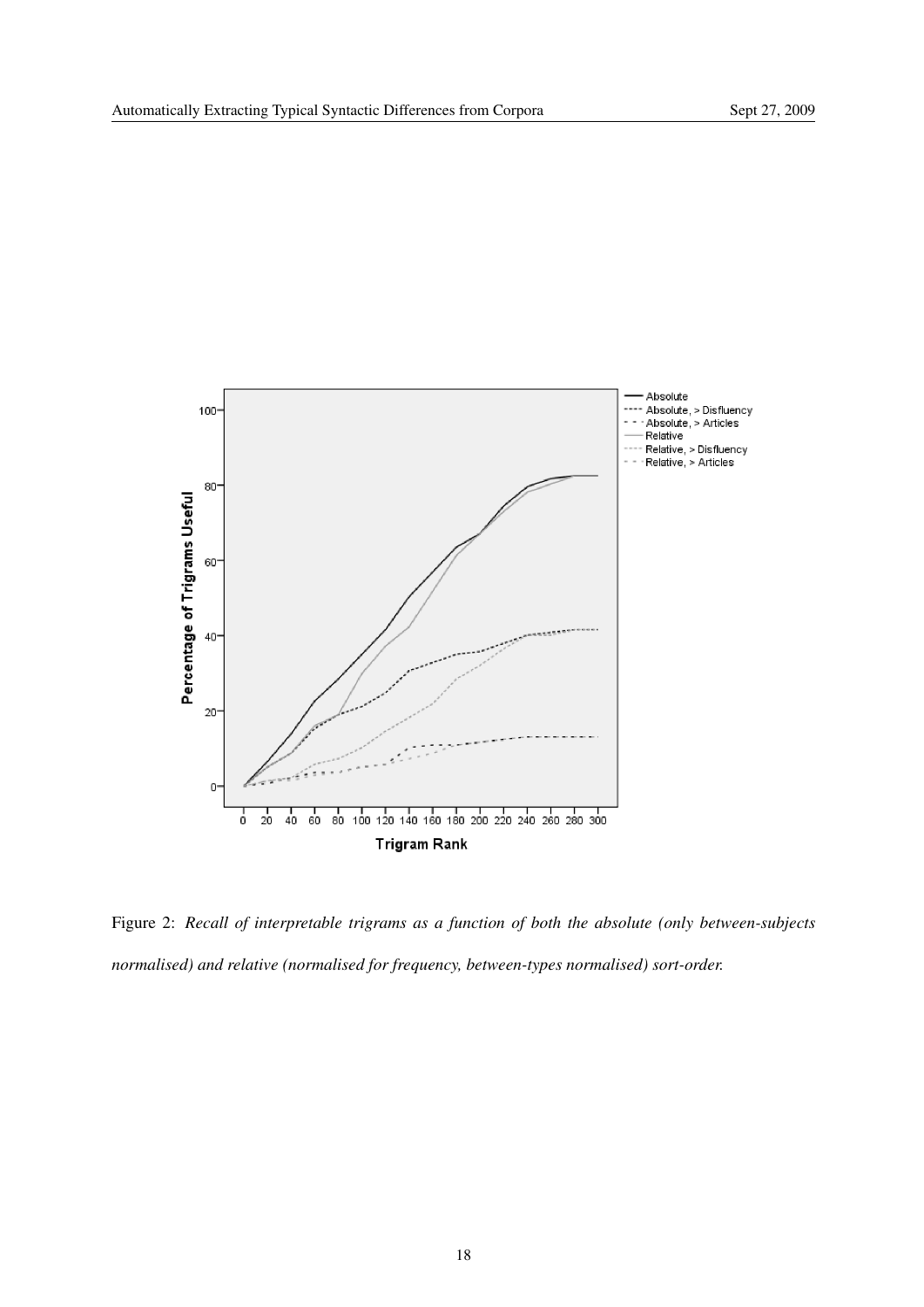Finnish emigrants to Australia, is promising in that the method works well, both in distinguishing two different groups of speakers, and in highlighting relevant syntactic deviations between the two groups.

# 5 Statistical Theory

The test we need has to be able to check whether the differences between frequency vectors containing 8, 300 elements are statistically significant, and how significant the individual differences are. Also it has to be a method that will not find significance for tiny differences due to the large number of variables alone. Fortunately permutation tests fulfill these requirements when used wisely (Good, 1995; Moore and McCabe, 2005). Kessler (2001) contains an informal introduction for an application within linguistics.

#### *5.1 Permutation Tests*

As noted the fundamental idea behind permutation tests with Monte Carlo permutation is very simple, but the mathematics is very simple as well: we measure the difference between the two original sets in some convenient fashion, obtaining  $\delta(A, B)$ . We then apply the Monte Carlo permutations (random permutations), which means extracting two sets of the same size as the base-sets at random from A∪B. We call these two random sets  $A_1, B_1$ , and we calculate the difference between these two in the same fashion,  $\delta(A_1, B_1)$ , recording if  $\delta(A_1, B_1) \geq \delta(A, B)$ , i.e., if the difference between the two randomly selected subsets from the entire set of observations is as extremely or even more extremely different than the original sets.

If we repeat this process of permutations, say, 10, 000 times, then counting the number of times we obtain differences at least as extreme as in the base-case, allows us to calculate how strongly the original two sets differ from a chance division with respect to  $\delta$ . In that case we may conclude that if the two sets were not genuinely different, the original division into  $A$  and  $B$  was likely to the degree of  $p = n/10,000$ . Put into more standard hypothesis-testing terms,  $p$  is the  $p$ -value, i.e. the probability of seeing the difference between the two sets if there is no difference in the populations they represent. Based on this value we may reject (or retain) the null hypothesis that there is no significant difference between the two sets.

Permutation tests are quite different from para-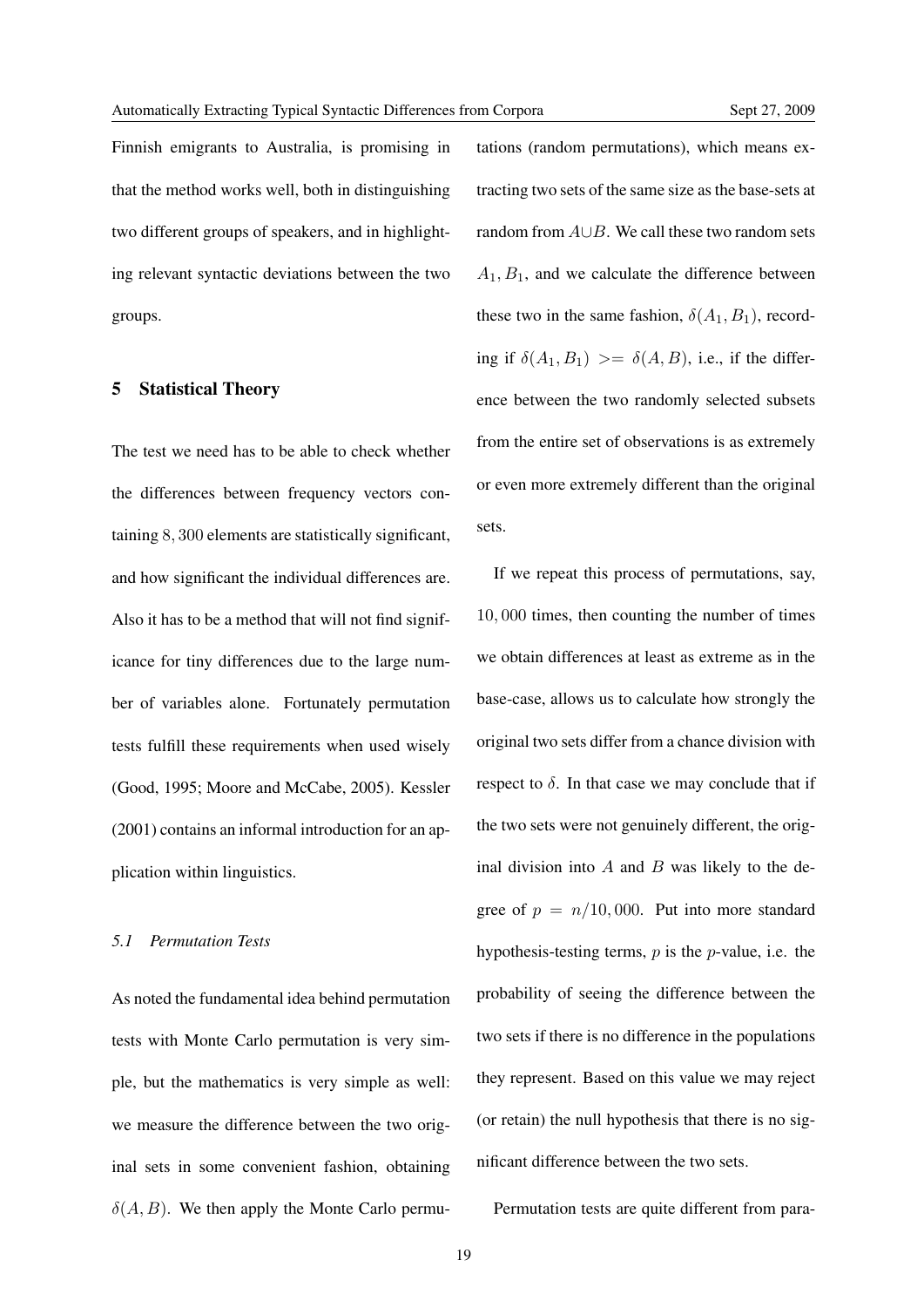metric tests such as the  $(M)$ ANOVA and the  $t$ -test in that they make fewer assumptions and are applicable to more kinds of data. They do not require the data to be normally distributed (to conform to any particular probability distribution), or to be homoscedastic (have regular and finite variance). And this is good news as most linguistic research violates at least one of these requirements.

Permutation tests can also be more sensitive than parametric tests such as  $t$ -tests, as the latters estimations of significance depend on normality assumptions, etc., while permutation-tests are tailored to the data. The permutation-test implicitly generates the equivalent of a distribution table during permutation. Kemperthorne and Fisher remark: *"conclusions [of the ANOVA] have no justification beyond the fact that they agree with those which could have been arrived at by this elementary method [the permutation test]"* (Edington, 1987, 11). Permutation-tests are also easier to understand and more transparent than many parametric tests, at least for most non-mathematicians.

#### *5.2 Exchangability and Relevance*

Permutation tests have only two real requirements which are relatively straightforward. First, one needs to be alert about exactly what relationships between the data-sets are being measured by ones test and its permutations. What is important here is the exchangeability of elements under the nullhypothesis, or in other words that there is no interdependence between the elements that are being permutated. We can best illustrate this by explaining our decision to measure the difference in syntax by permutating *the speakers* in the two groups, and not the n-grams or the sentences as we did previously (Nerbonne and Wiersma, 2006). Because if we permute separate n-grams then we might — besides the differences between the groups — also measure the syntactic relationships between (overlapping) n-grams within sentences. By permutating sentences of multiple different speakers across two groups we might also measure differences between the personal syntactic styles of the subjects, instead of just those differences that are caused by them being members of the two groups. Only the speakers can be considered to be truly independent and exchangable.

Secondly, as always, there is an important difference between statistical significance and effect size. A statistically significant result does not necessarily indicate a big difference. Significance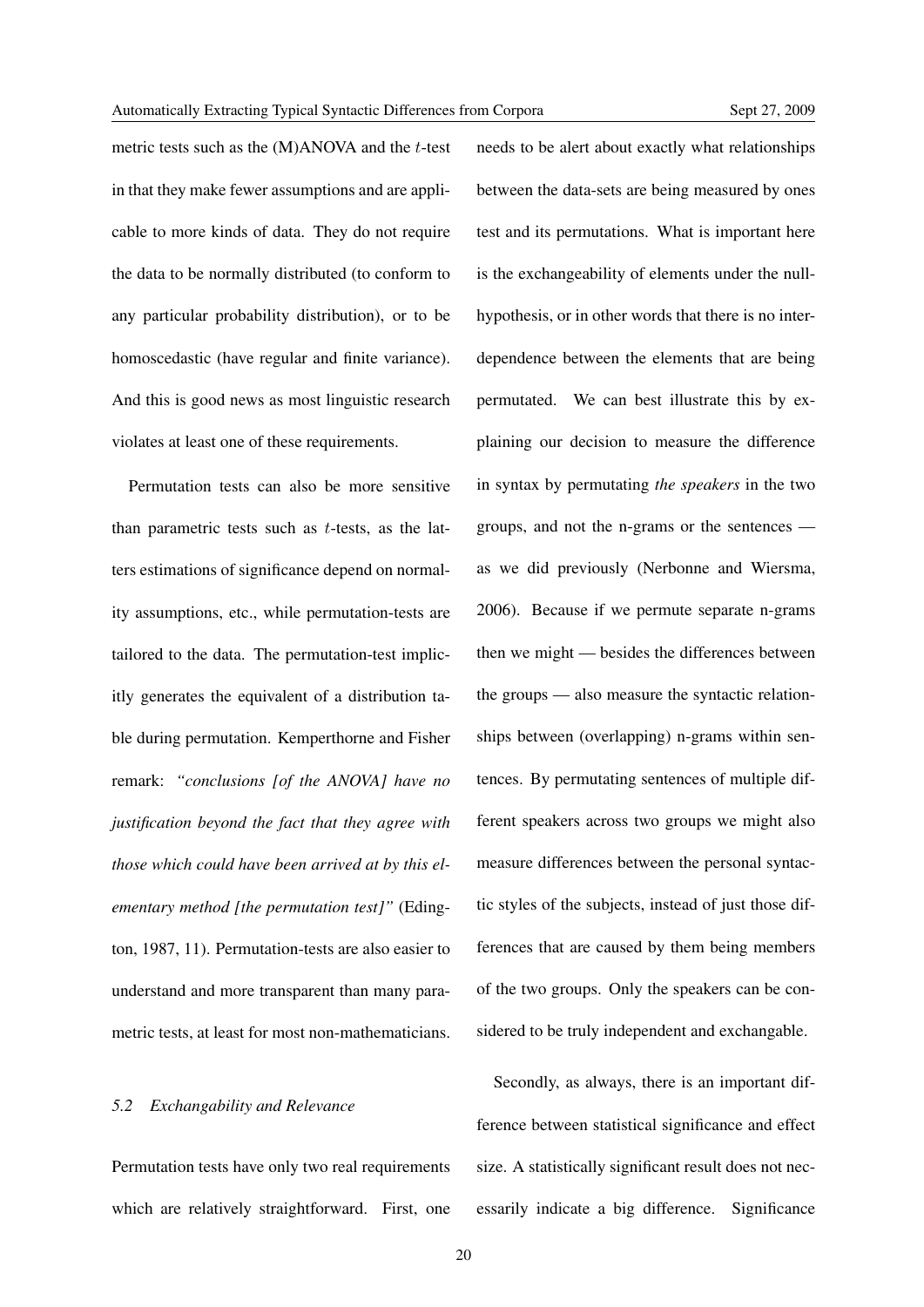measures the likelihood of a difference being due to chance. Very small, but consistent differences can always be made significant by increasing the size of the dataset. For example, if height were related to presentation skills, but only if averaged over millions of people, then knowing that a a presenter is tall, would not tell you very much about the quality of the upcoming presentation. The problem in this example is that the relationship is not strong enough. Sheer corpus size will lead to higher estimates of statistical significance when using permutation-tests, and having a bigger corpus will always make it easier to find significant differences (Agresti, 1996; Edington, 1987). <sup>6</sup>

In short: when used with the necessary care, permutation tests are a very suitable tool for finding significant syntactical differences and the POS-n-grams that contribute to this difference.

#### *5.3 Normalisations*

Each measurement of difference that is part of the permutation test — whether the difference is between the original two samples or between two

samples which arise through permutations — is applied to the collection of POS-n-gram frequencies once these have been normalised.

We first describe the normalisation that is required. This normalisation is called the BETWEEN SUBJECTS NORMALISATION. It corrects for a whole range of factors that could otherwise violate the requirements of permutation tests, and it is thus quite conservative and robust. It normalizes for differences in the size of texts, instead of for variations in sentence-length, like the IN-PERMUTATION NORMALISATION described in our previous paper on the method (Nerbonne and Wiersma, 2006), which was both more complex and a bit less conservative.

The second normalisation we used is called the BETWEEN-TYPES NORMALISATION, and it normalizes for differences in frequency between ngram types. Using it is optional and its purpose is mainly the elimination of frequency as a factor, allowing one to detect significance if the typical ngrams are the less frequent ones. It is also different from the normalisation that we used for the same purpose before (the BETWEEN-PERMUTATIONS NORMALISATION). The difference being that the *between-types normalisation* is much simpler to

<sup>&</sup>lt;sup>6</sup>In our 2006 paper we formulated this less clearly and conservatively. In fact we thought then that corpus size could be ignored, which is wrong.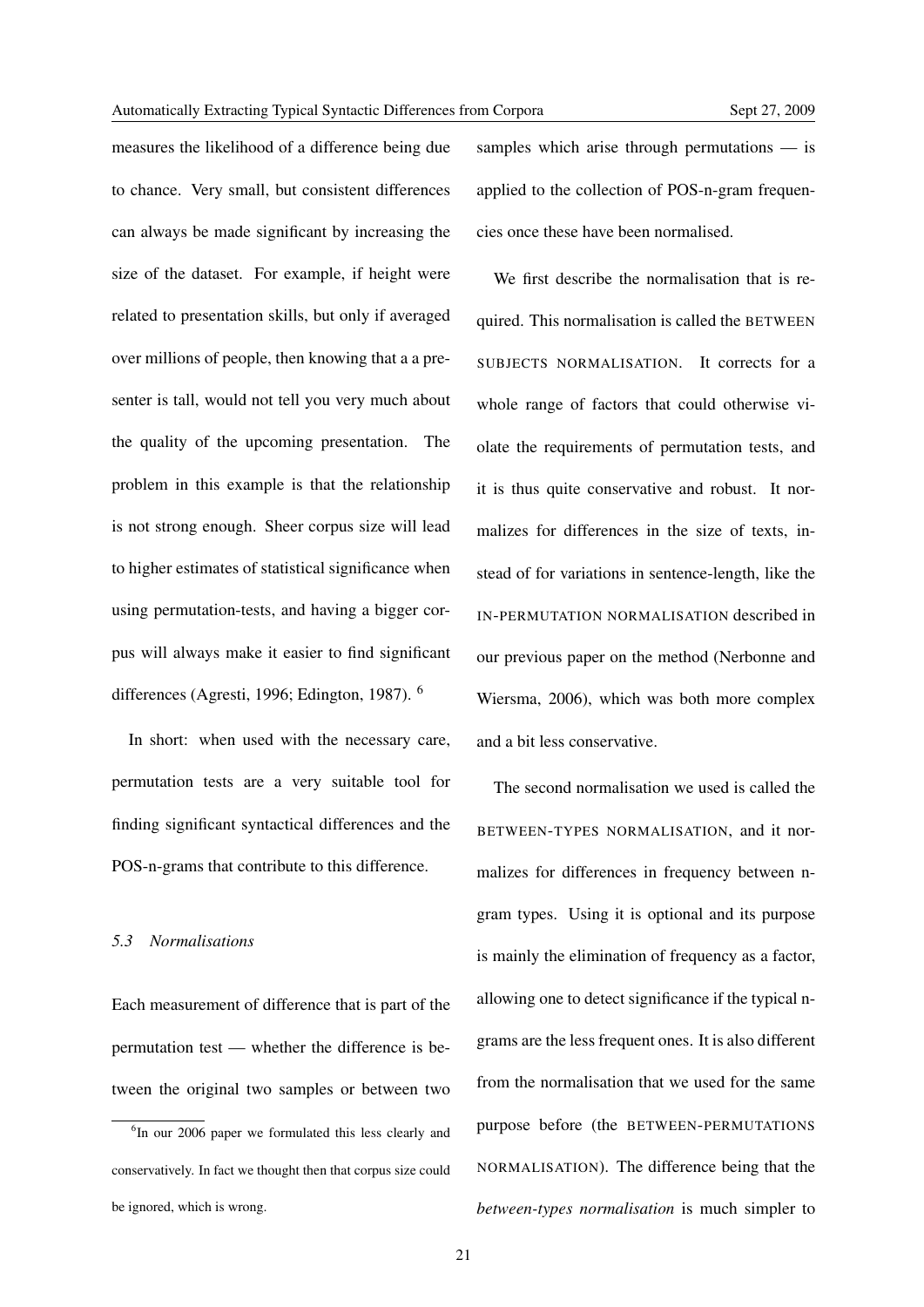calculate for the output of the *between-subjects normalisation*, and that part of its function is now delegated to a third normalisation.

The BETWEEN-GROUPS NORMALISATION is the third normalisation, and it has a really different function from the others as its output is not used as input for a measure or a permutation-test, but is solely meant for detecting which of the two groups a given n-gram is typical for. So it can only be used after individual n-grams were selected by using one of the other normalisations. It normalises for group-size, so it can detect what constitutes over- or under-use, even if the groups are of different sizes.

#### 5.3.1 The Between-Subjects Normalisation

The *between-subjects normalisation* is, as noted, applied to texts belonging to single authors or speakers. Its purpose is to make the collection of POS-n-grams that make up the texts of a speaker comparable to that of other speakers so that no one subject has more influence on the groups vector than any other. This is also important for permutating, as it ensures that the sizes of the groups in terms of n-grams counts will not change when authors are permutated between them, so the requirement of exchangeability (constant group-sizes) is not violated. The normalisation functions, in short, by correcting for the size of the text by the speaker as measured by the number of POS-n-grams inside it.

It has the possible disadvantage that it might not always be possible, easy or feasible to split up a corpus according to authorship. For example some texts, such as those in the Bible, have multiple or contested authors. Such problems may be solved, we believe, but we omit discussions in the interest of brevity.

For the *between-subjects normalisation* we first collect from the tagger a sequence of counts  $c_i$ of POS-tag-n-grams (index  $i$ , total number  $n$ ) for each subject  $(c)$ . Giving us one vector  $(c^s)$  per subject.

$$
{\bf c^s} \ \ = \ \
$$

After that we normalise for total number of POS-n-grams produced by a given subject. We do this by calculating the sum of the subject's ngram-counts, and then dividing each of his individual n-gram counts by it. This gives us an ngram fraction vector (f<sup>s</sup>) for the subject.

$$
N^s = \sum_{i=1}^n c_i^s
$$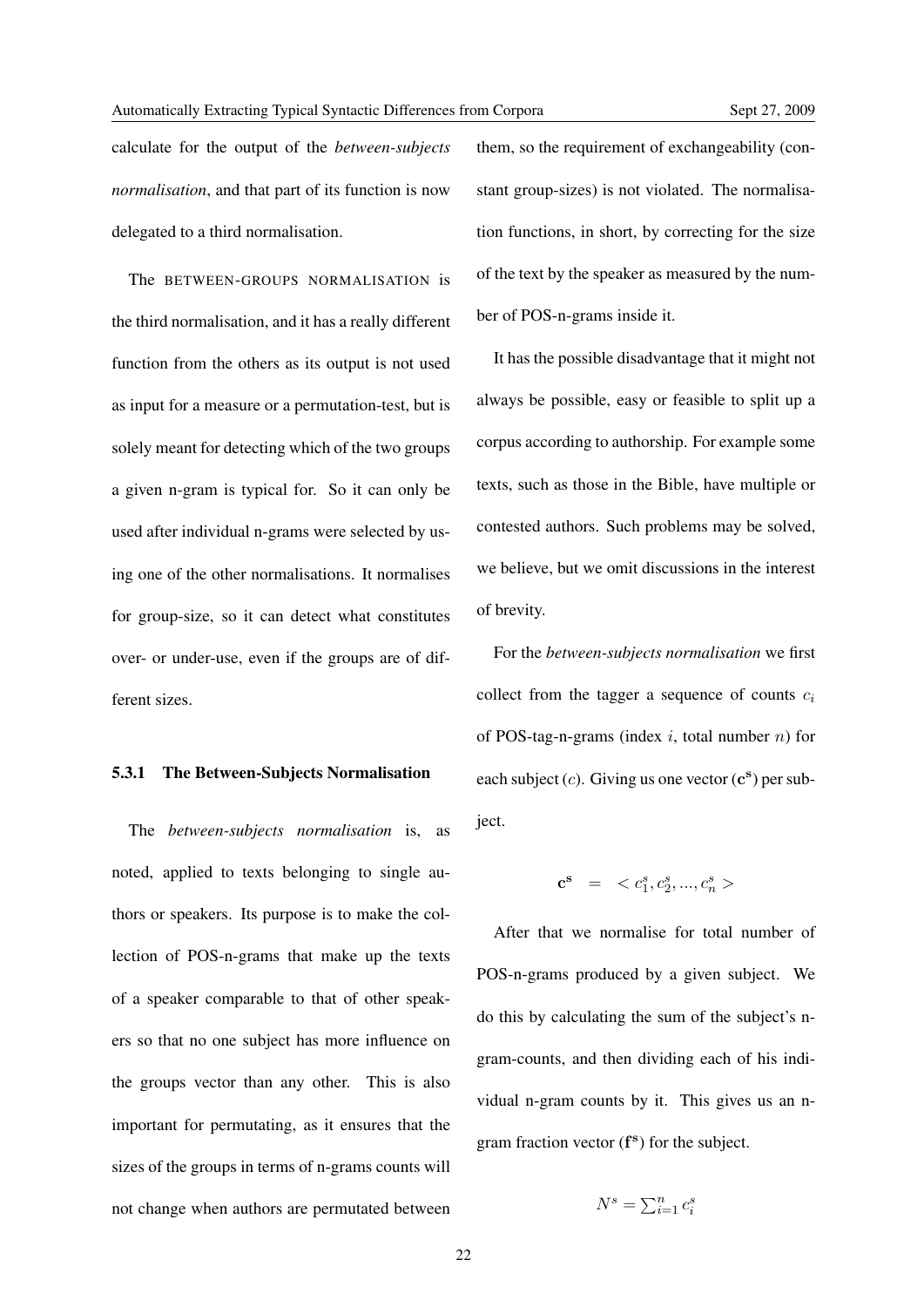$$
\mathbf{f^s} \quad = \quad <..., f_i^s (= c_i^s / N^s), ... > \quad \sum_{i=1}^n f_i^s = 1
$$

After we have done this for all the subjects, we have a list  $(F)$  that contains vectors, namely the fraction-vectors of all subjects (with  $m$  as the total number of subjects).

$$
F \ \ = \ \
$$

$$
m = |j| + |a|
$$

Then we use the fraction-vectors in this list as the elements we permutate, instead of n-grams or sentences, effectively permutating speakers. We permutate these subjects between two groups, which we shall refer to as juveniles  $('j')$  and adults ('a') as we did in our example research. Each permutation results in two lists — one for each group — containing the fraction-vectors of the subjects ending up in that group  $(f^{sj}$  for a subject-vector in the juveniles group). So for each permutation, including the base-case, we produce two lists of fraction-vectors ( $F^j$  and  $F^a$ ).

> $\begin{array}{rcl} \mathbf{F}^{\mathbf{j}} & = & <\mathbf{f}_{\mathbf{1}}^{\mathbf{sj}} \end{array}$  $_1^{\rm sj}, {\rm f}_2^{\rm sj}$  ${\bf f}_{\mathbf{2}}^{\rm sj},...,{\bf f}_{\mathbf{ |j|}}^{\rm sj} >$  ${\rm F}^{\rm a} \;\; = \;\; <{\rm f}^{\rm sa}_1, {\rm f}^{\rm sa}_2, ..., {\rm f}^{\rm sa}_{|{\rm a}|} >$

As the last step of this normalisation for each group we sum the fraction-vectors of all subjects that ended up in that group (summing the fractions per n-gram for different authors in the group, not across different n-grams), giving us a vector holding per-n-gram sums for each group: s<sup>j</sup> and s<sup>a</sup> (note this last step is also done for for all permutations).

$$
\begin{array}{rcl} \mathbf{s}^{\mathbf{j}} & = & \sum_{i=1}^{|j|} \mathbf{F}_{\mathbf{i}}^{\mathbf{j}} \\ \mathbf{s}^{\mathbf{a}} & = & \sum_{i=1}^{|a|} \mathbf{F}_{\mathbf{i}}^{\mathbf{a}} \end{array}
$$

The pair of vectors it produces at each permutation  $(s^j \text{ and } s^a)$  can, besides being already directly usable when no further normalisation is done for frequency, also be used as input for the second normalisation, the *between-types normalisation*.

#### 5.3.2 The Between-Types Normalisation

The purpose of the *between-types normalisation* is the removal of the influence of absolute frequencies in n-gram counts. This is useful because as can be seen in the graph for trigrams (figure 3), the frequency of POS-n-gram types follows Zipf's law, and thus a few very frequent (perhaps uninteresting) n-grams could have too much influence on the reported significance of the difference between the two groups.

So this normalisation allows one to find significance regardless of frequency if there are enough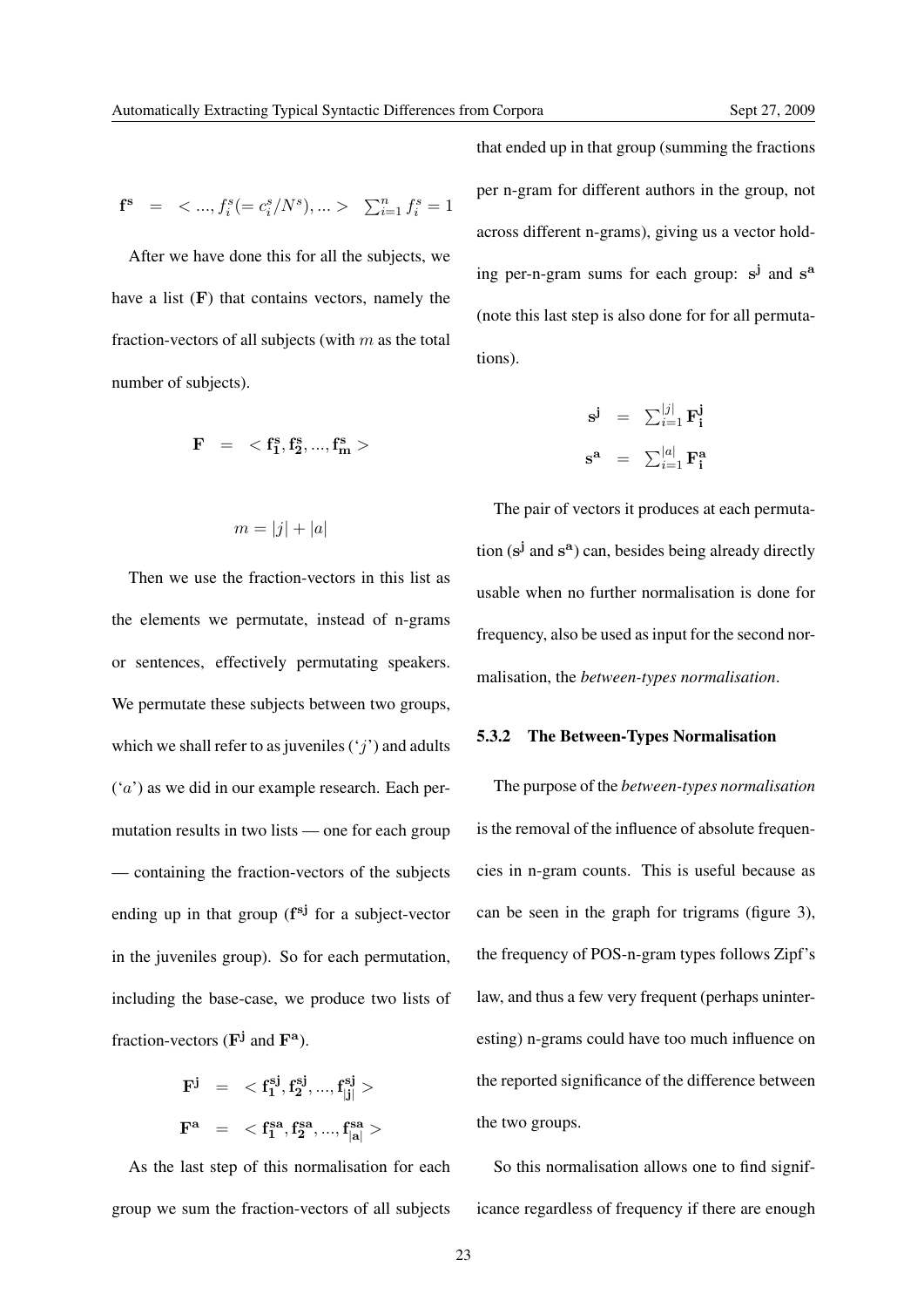

Figure 3: *Distribution of the trigrams in the FAEC corpus in a log log graph, with the ideal Zipf distribution in grey.*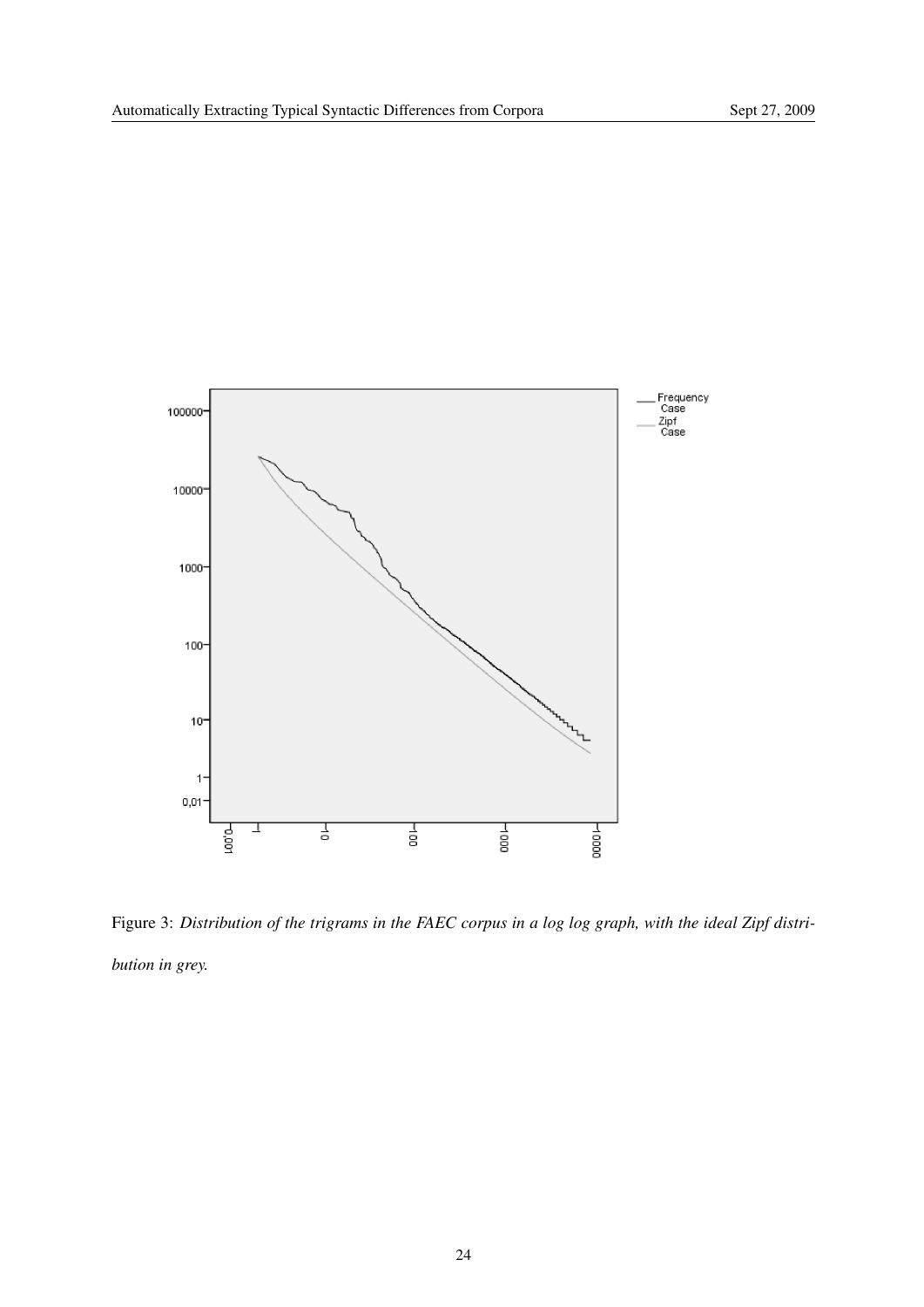n-gram types that are typical for the two original sub-corpora,

It is similar to the second step of the *subject normalisation* (the fractions per author), except that it is based on the total count for each n-gram type: for each POS-n-gram type  $i$  in each group (subcorpus)  $g \in \{a, j\}$ , the summed count of the group  $s_i^g$  $\frac{g}{i}$  is divided by the total count (both as provided by the *subject normalisation*, so they are summed fractions, not raw counts) for that type  $s_i$ . The outer part of the formula for  $t^{g}$  is (where  $s_i^j$  $i$  is the count of the POS-n-gram  $i$  which occurs in group  $j$ :

$$
\begin{array}{rcl} \mathbf{t}^{\mathbf{j}} & = & <... , t^{j}_{i}(=s^{j}_{i}/s_{i}),...> \\ \\ \mathbf{t}^{\mathbf{a}} & = & <... , t^{a}_{i}(=s^{a}_{i}/s_{i}),...> \end{array}
$$

The inner part of the formula, the total count for each n-gram  $(s_i)$ , can be calculated for the whole vector (s) as follows:

$$
{\bf s} \ \ = \ \ <..., s_i (= s_i^j + s_i^a), ...>
$$

N-grams with large summed authors' fraction counts are those with high frequencies in the original sub-corpora. The normalisation under discussion strips away the role of frequency and thus allows us to find significance if there are typical ngrams, even if they are less frequent.

The values thus normalised will be 0.5 on average when the groups are of the same size. They will be skewed in the direction of the larger group when one of the groups is bigger than the other. Therefore the output of this normalisation cannot directly be used to determine if there is under- or over-use (as 0.3 can be over-use for a small group, and extreme under-use for a bigger one).

It is primarily meant for determining the overall (corpus-wide) p-value without regard to frequency. It has no influence on the  $p$  values reported for individual n-grams, because it is only a linear transformation when looked at per n-gram. In addition we use it for sorting the n-grams that were found to be significant, as it will cause infrequent, but typical n-grams to move to the top (see section 2.4).

The normalisation is applied to the base-case and all subsequent permutations, and the pair of arrays it produces  $(t^{j}$  and  $t^{a})$  is ready to be used as input for a measure.

#### 5.3.3 The Between-Groups Normalisation

The *between-groups normalisation* is applied to the output of the first normalisation (the *betweensubjects normalisation*) and it is meant for detect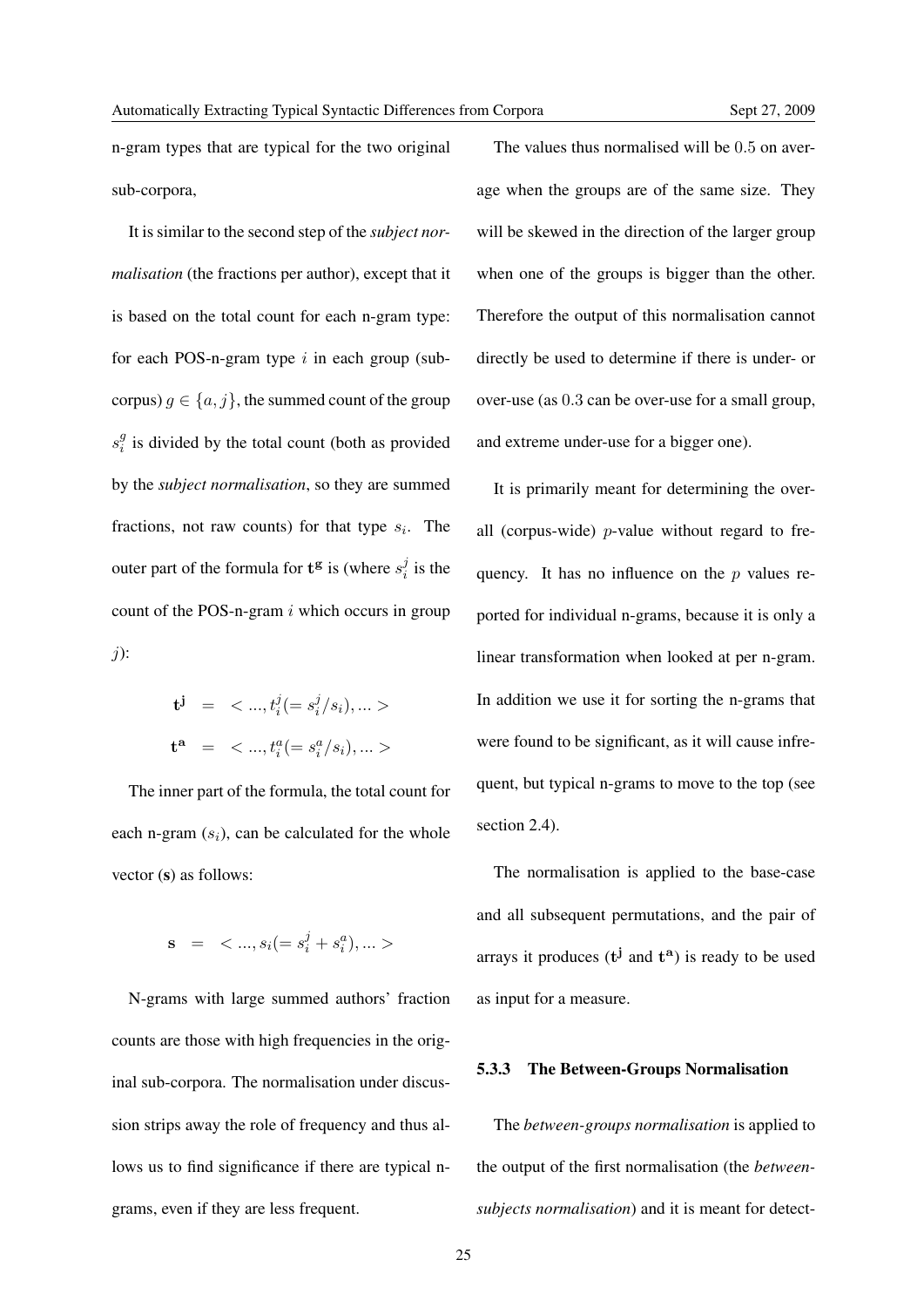ing whether an n-gram is being over-used in one group or the other. The average normalised value will be 1, with cases of over-use in the group having a normalised value of bigger than 1, and cases of under-use having a value smaller than 1. It is calculated by dividing the per-n-gram count by the average value for that n-gram in that group. It works because the average value for each of these n-grams across permutations is equal to the expected value for a group of that size under the nullhypothesis.

More formally it is arrived at in the following way: for each POS-n-gram  $i$  in each group (subcorpus)  $g \in \{a, j\}$ , the summed count  $s_i^g$  $\frac{g}{i}$  is divided by the average of the summed count (both as provided by the *between-subjects normalisation*) for that type in that group (across all permutations):  $\overline{s_i^g}$  $\overline{g}$ . The outer part of the formula for  $o^g$ is:

$$
\begin{array}{rcl} \mathbf{o}^{\mathbf{j}} & = & <...,\text{\o}^j_i(=s^j_i/s^j_i),...> \\ \\ \mathbf{o}^{\mathbf{a}} & = & <...,\text{\o}^a_i(=s^a_i/\overline{s^a_i}),...> \end{array}
$$

Now for large numbers of permutations the inner part of the formula, namely the average count  $\overline{(s_i^g)}$  $\frac{\overline{g}}{i}$ ), can be calculated as  $(s_i^j + s_i^a)/2$  when the groups are of equal sizes, and as follows when the groups differ in size (where  $N^j$  and  $N^a$  are

the number of subjects in the juveniles, and adults group, respectively):

$$
\overline{\mathbf{s}^{\mathbf{j}}} = \langle , \overline{s_i^j} (= (s_i^j + s_i^a) \cdot N^j / (N^j + N^a) ), \rangle
$$
  

$$
\overline{\mathbf{s}^{\mathbf{a}}} = \langle , \overline{s_i^a} (= (s_i^j + s_i^a) \cdot N^a / (N^j + N^a) ), \rangle
$$

The values thus normalised will be 1 on average across permutations, and thus when summed for large corpora, be equal to the number of POS-ngram types.

$$
\sum_{i=1}^{n} o_i^j = n
$$
  

$$
\sum_{i=1}^{n} o_i^a = n
$$

We firmly note again that the per-POS-n-gram values output by this normalisation are only useful for detecting over- and under-use when used together with information on per-POS-n-gram statistical significance as provided by one of the other normalisations.

First of all it cannot be used to find typical or extreme POS-n-grams without consideration for significance, because infrequent n-grams are especially likely to have high values with respect to  $\overline{s_i^g}$  $\frac{g}{i}$ . For example a n-gram occurring only once, in one sub-corpus, will get a value of  $1/0.5 = 2$  (as it is indeed very typical for this sub-corpus), while with a count of one it clearly will not be statistically significant (moving between equally sized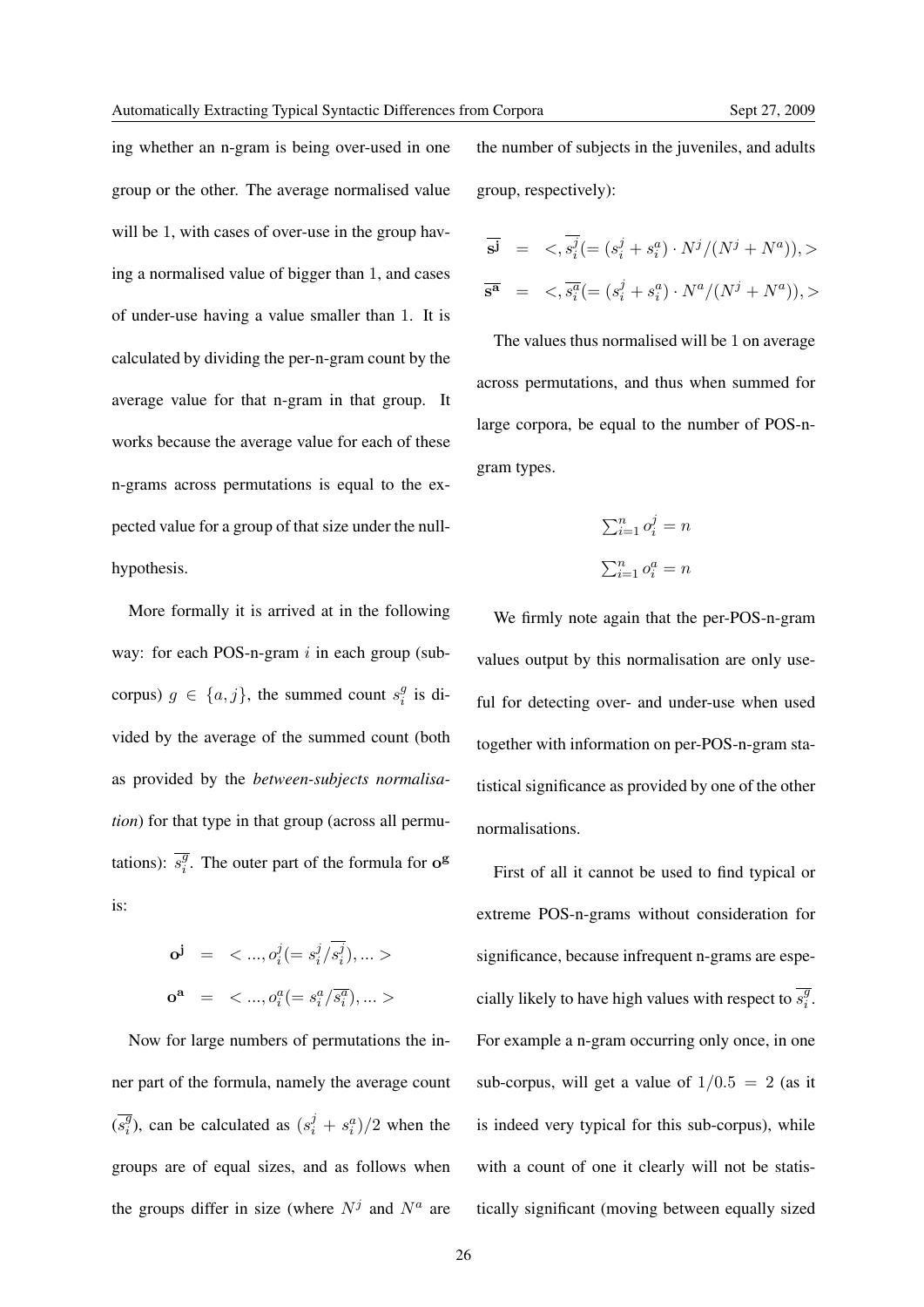sub-corpora with a chance of 50 % during permutations).

# Secondly this normalisation is not suitable to generate per n-gram p-values itself when groupsizes differ, because then the output will not be symmetrical. To illustrate this we can look at our single n-gram again: as a n-gram occurring in a *smaller* sub-corpus can produce very big normalised values, such as  $1/0.2 = 5$ , and one in a bigger sub-corpus will always produce smaller values, such as  $1/0.8 = 1.25$ . This can lead to false significance by introducing fluctuations in the normalised group-sizes, and by turning twosided measures, such as *RSquare*, into one-sided ones (more on *RSquare* in section 5.4).

When these two things are kept in mind the *between-groups normalisation* can be used for assigning the detected pos-n-grams to the list of the group which over-uses them. Just as the previous normalisations, this normalisation is also applied to the base-case and all subsequent permutations, and for each it produces a pair of arrays  $(o<sup>j</sup>$  and

o a ).

# *5.4 Measures*

The choice of vector difference measure, e.g. cosine vs.  $\chi^2$ , does not affect the proposed technique greatly, and alternative measures can easily be used. Accordingly, we have worked with both cosine and two measures inspired by the RECUR-RENCE (R) metric introduced by Kessler (Kessler, 2001, 157 and further). We also call these measures R and RSQUARE. The advantage of the *R* and *RSquare* metrics is that they are transparent since they are simple aggregates that allow one to easily see how much each n-gram contributed to the difference. We also used these measures to calculate a separate p-value per n-gram.

Our *R* is calculated as the sum of the differences of each cell with respect to the average for that cell. If we have collected our data into two vectors  $(s^j, s^a)$ , and if i is the index of a POS-n-gram, *R* for each of these two groups is equal, and it simply looks as follows.

$$
R = \sum_{i=1}^{n} \left| s_i^j - \overline{s_i^g} \right|
$$

With the average between the two group for each n-gram cell  $(\overline{s_i^g})$  $i<sup>g</sup>$ ) being.

$$
\overline{s_i^g} = (s_i^j + s_i^a)/2
$$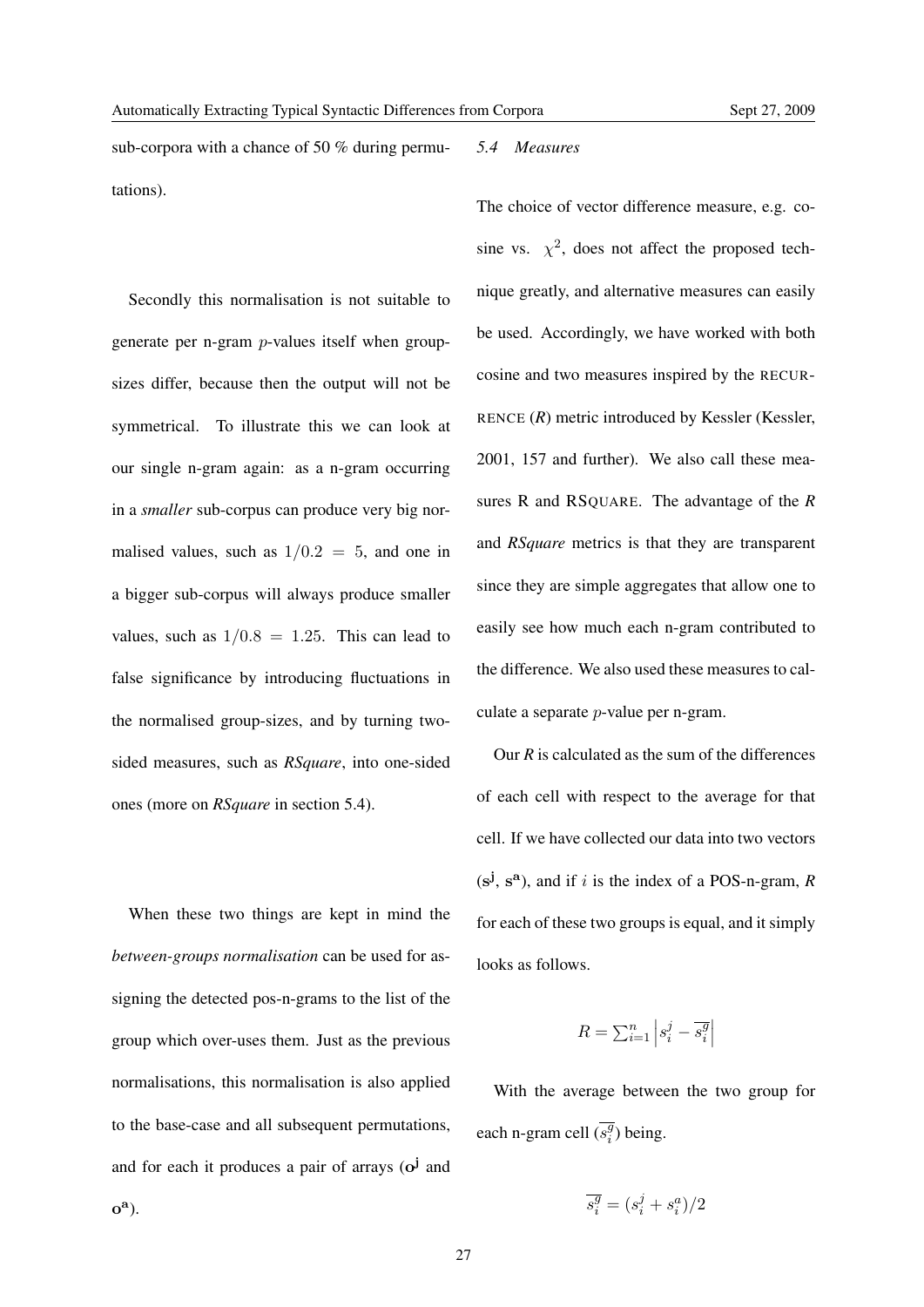The *RSquare* measure emphasises a few large differences more than many small ones, and it is simply the square of  $R$ , and thus calculated in this way (with  $\overline{s_i^g}$  $\frac{g}{i}$  being the same as for *R*).

$$
RSquare = \sum_{i=1}^{n} (s_i^j - \overline{s_i^g})^2
$$

Both *R* and *RSquare* are two-sided measures. This means that the same *R(Square)* value is obtained when an n-gram has more than the average value to a certain extent (say  $x$ ), as when it has less than the average to this same extent (also  $x$ ). So tests using them are two-tailed (conservative). Both very typical and a-typical n-grams are detected as significant. Thus assignment to the groups for which they are typical is done as a separate step using the *between-groups normalisation* (see 5.3.3).

All in all we had best results with the *RSquare* measure and thus have used it for our example research.

#### 6 Further Research

First we will go into possible applications of the method, and then we will give some suggestions for testing, analysis, and improvement of the method.

#### *6.1 Applications of the Method*

As already shortly mentioned in the introduction, the method as presented here can be applied to many data-sets. It can offer quantitative answers to many questions other than our questions on the two generations of immigrants. More specific questions could be asked such as the time course needed for second-language acquisition, the relative importance of factors influencing the degree of difference such as the mother tongue of the speakers, other languages they know, the length and time of their experience in the second language, the role of formal instruction, etc. And beyond this, comparisons could be made between dialects and variants of languages (such as the various Englishes as collected in the *ICE*-corpora). Also different discourses can be compared, such as the language of lawyers or academics as compared to that of laymen or students.

Allthough we expect our technique to be especially useful to corpora involving speech or disfluent language, it might also be applied to the analysis of literary styles such as the syntactic difference between romance and detective novels. The change of syntax through time could also be fol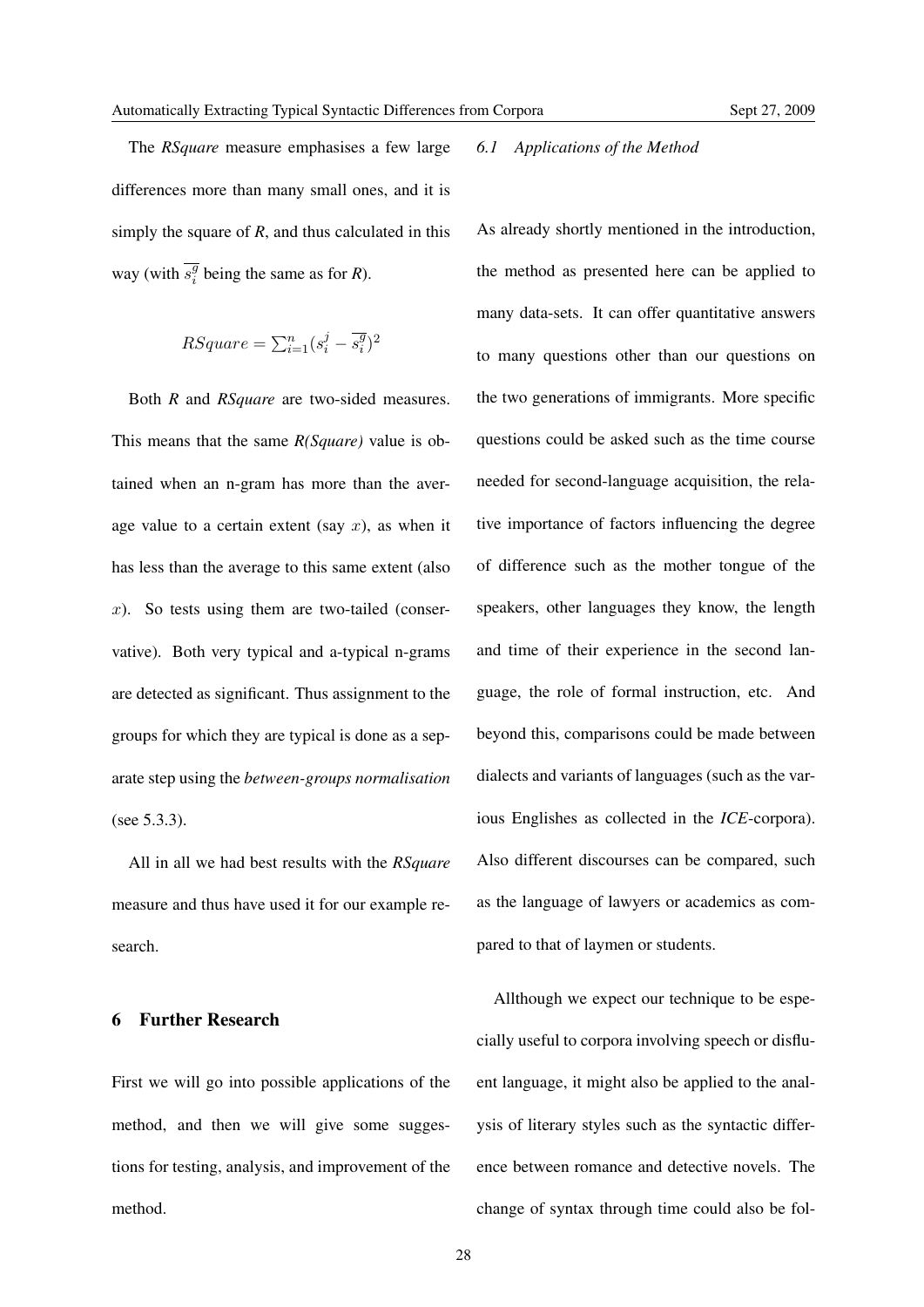lowed, as reflected in novels or newspapers published in different decades or even different centuries. In addition it might be used to track traces of the grammar of a source-language (say Ancient Greek) in modern translations of classical texts. As long as a common tagset exists or can be devised for a corpus of comparable material, and the comparison answers one or more meaningful questions, it can be used, and not just for purely scientific purposes.

It might even lead to very concrete applications in teaching, so second language learners, aspiring creative writers, or journalism-students can be shown what grammatical structures they — either collectively or individually — are over- or underusing compared to native speakers, famous authors, or acclaimed journalists. If the method is confirmed to work for small corpus-sizes and/or is improved and calibrated sufficiently, many practical applications may be realizable.

# *6.2 Analysis and improvement of the method*

The method should be analysed in more depth with respect to the corpus-size at which it is effective in finding genuine differences. A minimum size should be established (smallest corpussize at which a significant difference may be found if there is one). It would also be valuable to analyse the various types of errors in analysis that the method might produce. So far we found better tagger-performance for the significant n-grams, as noted in sections 3.3 and 4.3. Another opportunity for analysis might be the testing of the method with various tag-sets and n-gram sizes: especially tag-sets of various precisions, and for larger ngrams.<sup>7</sup>

The method used here exploratory can be used straightforwardly in hypothesis testing, e.g. by identifying a class of POS-n-grams for which one predicts to find significant differences. Lauttamus, Nerbonne & Wiersma (to appear) examine the hypotheses that (I) filled pauses infect a great deal of L2 speech, but (II) that they do not exhaust the significant differences. One might also employ a cross-validation design in which the corpus is repeatedly split into parts, say 20% stands to 80%, where the second part is used to mine for typical n-grams which may then be confirmed by apply-

There appears to be a bandwidth between 1- and 5-grams at which it is easier to find significance, but apart from noting decreased significance at the edges, we have not yet been able to map it more precisely.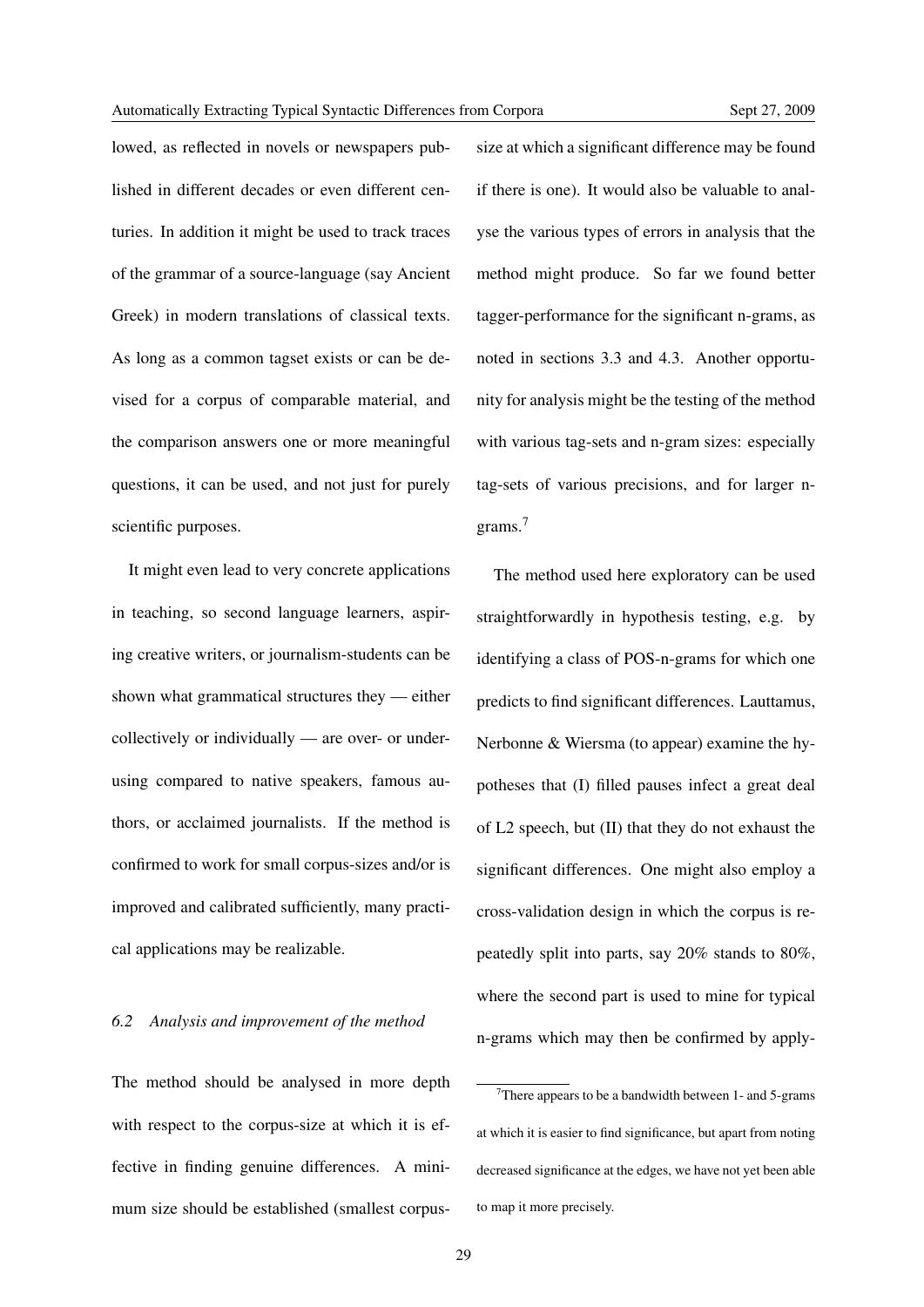ing the method to the first part. Another improvement would be to add a stronger protection against family-wise errors, such as *partial null hypothesis family-wise errors* (part of null-hypothesis being true, as for separate n-grams). In the literature on neuro-imaging, where comparisons between many data points also have to be made, proposals and solutions have recently been put forth (Nichols and Holmes, 2002; Nichols and Hayasaka, 2003).

In addition it could be useful to experiment with various measures, and especially to calibrate it so we would have a standardized, overall differencevalue in addition to a p-value. When parsers become more accurate, one could go beyond POStags, especially for cases where tagging accuracy might be less an issue, such as in newspaper text or novels as Sanders and others have shown (Sanders, 2007; Baayen , 1996; Hirst and Feiguina, 2007).

#### 7 Conclusion

Weinreich (1968) regretted that there was no way to "measure or characterize the total impact one language on another in the speech of bilinguals," (1968, p. 63) and speculated that there could not be. This paper has proposed a way of going beyond counts of individual phenomena to a measure of aggregate syntactic difference.

The technique proposed follows Aarts and Granger (1998) in using part-of-speech n-grams. We argue that such lexical categories are likely to reflect a great deal of syntactic structure given the tenets of linguistic theory according to which more abstract structure is, in general, projected from lexical categories. We went beyond Aarts and Granger in Showing how entire vectors of POS ngrams may be used to characterize aggregate syntactic distance, and in particular by showing how these, and individual n-gram counts can be analysed statistically.

The technique was implemented using an automatic POS-tagger, several normalisations and permutation statistics, and it was shown to be effective on the English of Finnish immigrants to Australia. We were able to detect various forms of interference of their L1 (Finnish) on the English of the adult speakers, such as over-use of articles and placing *not* in pre-verbial position, as well some due to universal contact-influences, such as the over-use of hesitation phenomenon.

The *ComLinToo*, the software implementing the method, including the normalisations, is freely available. It is developed to allow easy application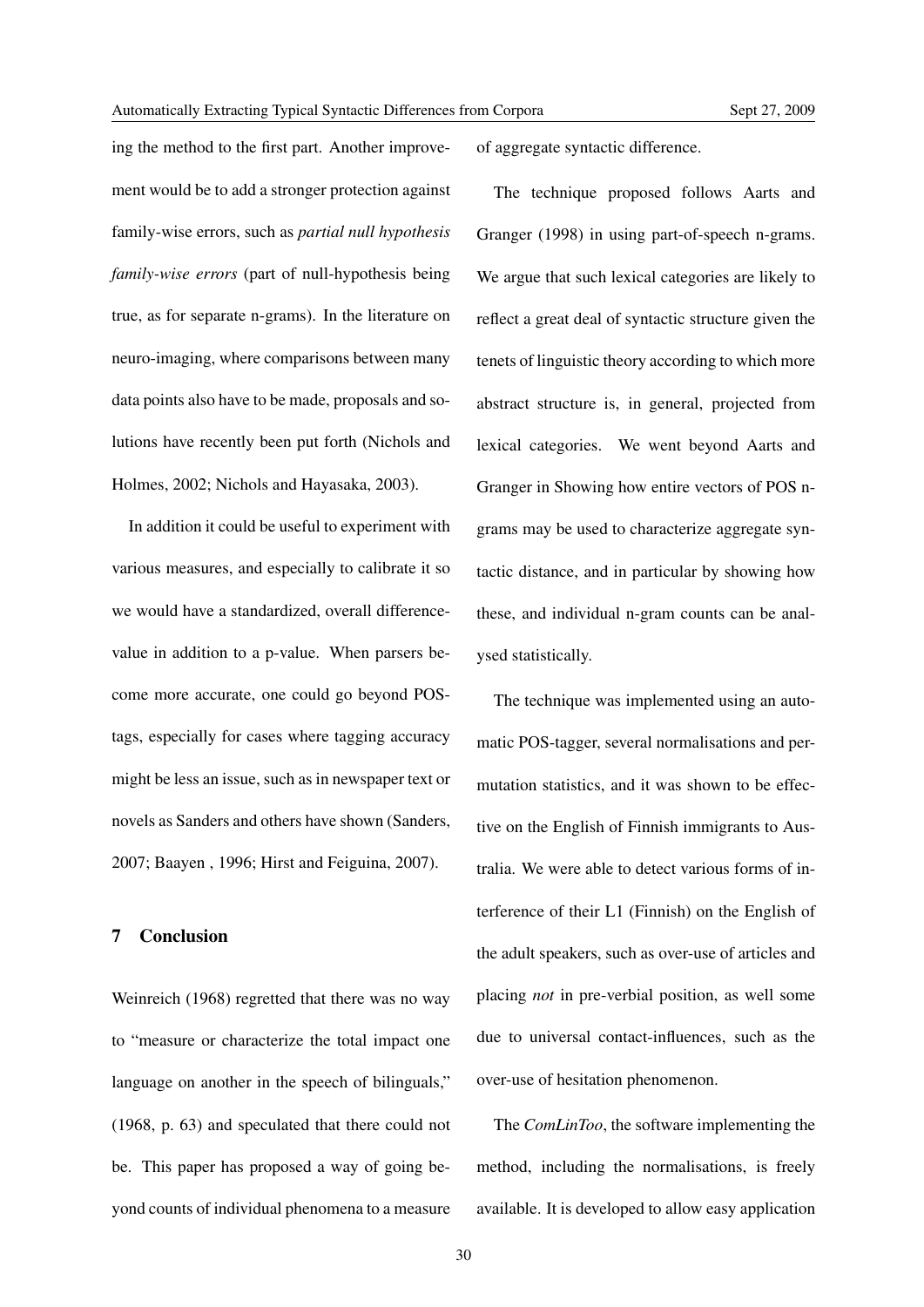to other data-sets, and generalization to n-grams of any size.

There are many possibilities for future research. First of all it can be applied to a wide range of data-sets and used to answer many questions, such as factors influencing language learning, comparisons between discourses and literary styles, and maybe even teaching. Secondly the method could be further analysed, testing it with various corpus-, tagset- and n-gram-sizes, and doing more qualitative analysis. Lastly there are also many opportunities to improve the method, by adding and evaluating more statistical safe-guards, by experimenting with various measures, and by using *chunking* or *parsing*, instead of POS-tags, especially for cleaner data.

Thus while we fall short of Weinreich's goal of assaying "total impact" in that we focus on syntax, we do take a large step in this direction by showing how to aggregate, test for statistical significance, and examine the syntactic structures responsible for the difference.

#### 8 Acknowledgements

We are grateful to Lisa Lena Opas-Hänninen and Pekka Hirvonen of the University of Oulu, who

made the data available and consulted extensively on its analysis. We also thank audiences at the 2005 *TaBu Dag*, Groningen; at the Workshop *Finno-Ugric Languages in Contact with English II* held in conjunction with *Methods in Dialectology XII* at the *Universite de Moncton ´* , Aug. 2005; the Sonderforschungsbereich 441, "Linguistic Data Structures", Tübingen in Jan. 2006; the Seminar on Methodology and Statistics in Linguistic Research, University of Groningen, Spring, 2006; the *Linguistic Distances Workshop* at the *Coling/ACL 2006* in Sydney, July. 2006; and the *Thirteenth International Conference on Methods in Dialectology*, Leeds, Aug. 2008, and especially Livi Ruffle, for useful comments on our earlier paper.

## References

- Aarts, Jan and Sylviane Granger. (1998). Tag sequences in learner corpora: A key to interlanguage grammar and discourse. In Granger, Sylviane, editor, *Learner English on Computer*, pages 132 – 141. Longman, London.
- Agresti, Alan. (1996). *An Introduction to Categorical Data Analysis*. Wiley, New York.

Baayen, H., H. van Halteren, and F. Tweedie.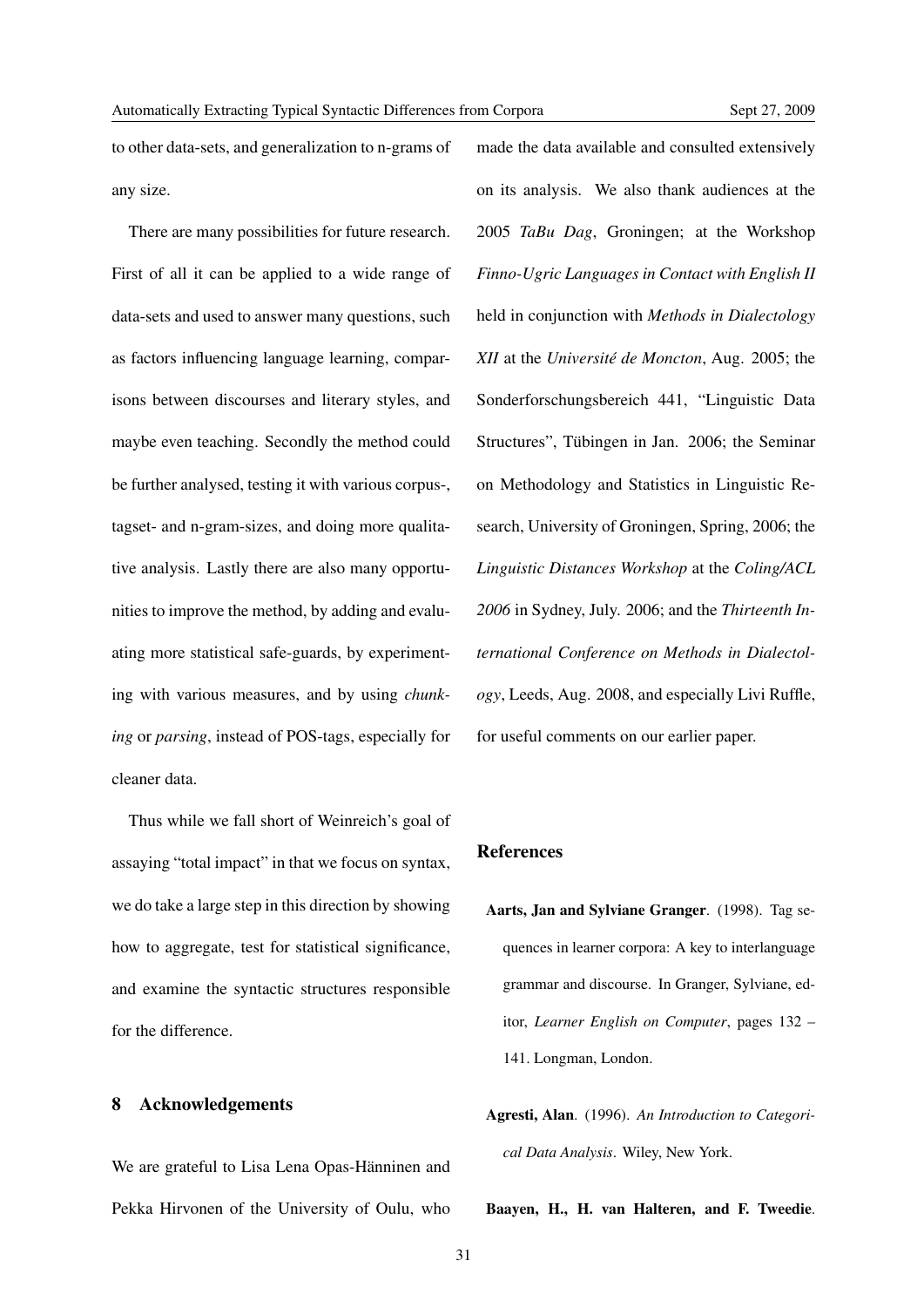- (1996). Outside the cave of shadows. Using syntactic annotation to enhance authorship attribution. *Literary and Linguistic Computing*, 11.
- Bot, Kees de, Wander Lowie, and Marjolijn Verspoor. (2005). *Second Language Acquisition: An Advanced Resource Book*. Routledge, London.
- Brants, Thorsten. (2000). TnT a statistical part of speech tagger. In *6th Applied Natural Language Processing Conference*, pages 224 – 231. ACL, Seattle.
- Chambers, J.K. (2003). *Sociolinguistic Theory: Linguistic Variation and its Social Implications*. Blackwell, Oxford.
- Coseriu, Eugenio. (1970). *Probleme der kontrastiven Grammatik*. Schwann, Dusseldorf. ¨
- Edington, Eugene S. (1987). *Randomization Tests*. Marcel Dekker Inc., New York.
- Ellis, R. (1994). *The study of second language acquisition*. Oxford University Press, Oxford.
- Faerch, C. and G. Kasper. (1983). *Strategies in interlanguage communication*. Longman, London.
- Fillmore, Charles and Paul Kay. (1999). Grammatical constructions and linguistic generalizations: the what's x doing y construction. *Language*, 75.
- Garside, Roger, Geoffrey Leech, and Tony McEmery. (1997). *Corpus Annotation: Linguistic Information from Computer Text Corpora*. Longman, London/New York.
- Good, Phillip. (1995). *Permutation Tests: a practical guide to resampling methods for testing hypotheses*. Springer, New York.
- Hirst, G. and O. Feiguina. (2007). Bigrams of syntactic labels for authorship discrimination of short texts. *Literary and Linguistic Computing*, 22.
- Kessler, Brett. (2001). *The Significance of Word Lists*. CSLI Press, Stanford.
- Larsen-Freeman, D. and M.H. Long. (1991). *An Introduction to Second Language Acquisition Research*. Longman, London.
- Lauttamus, Timo, John Nerbonne, and Wybo Wiersma. (2007). Detecting Syntactic Contamination in Emigrants: The English of Finnish Australians. *SKY Journal of Linguistics*, 20.
- Manning, Chris and Hinrich Schütze. (1999). *Foundations of Statistical Natural Language Processing*. MIT Press, Cambridge.
- Moore, David S. and George P. McCabe. (2005). *Introduction to the Practice of Statistics*. W. H. Freeman, New York.
- Nelson, Gerald, Sean Wallis, and Bas Aarts. (2002). *Exploring Natural Language: working*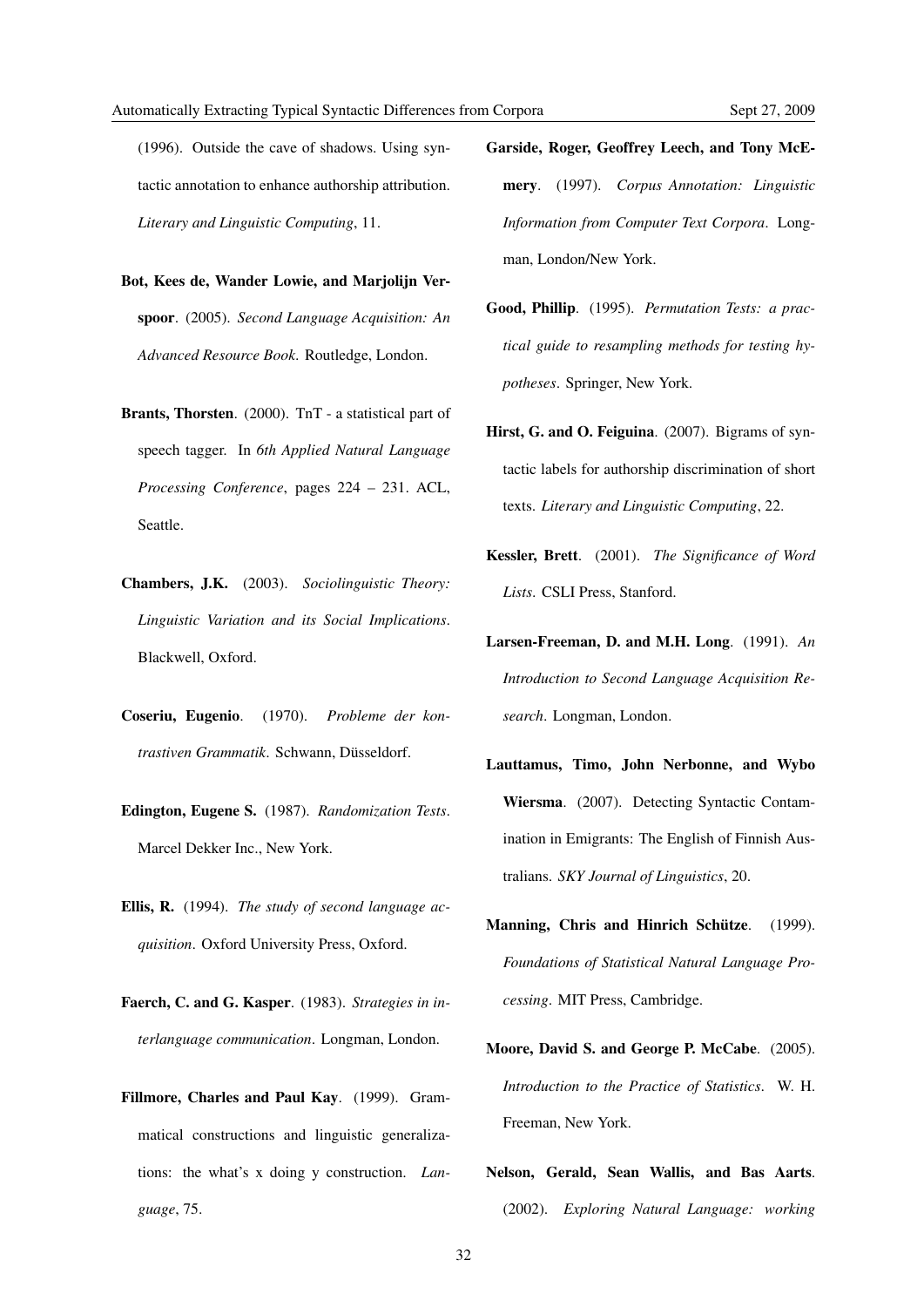*with the British component of the International Corpus of English*. John Benjamins Publishing Company, Amsterdam/Philadelphia.

- Nerbonne, John and Wybo Wiersma. (2006). A measure of aggregate syntactic distance. In Nerbonne, J. and E. Hinrichs, editors, *Linguistic Distances*, pages 82 – 90. PA: ACL, Shroudsburg.
- Nichols, Thomas and Satoru Hayasaka. (2003). Controlling the familywise error rate in functional neuroimaging: a comparative review. *Statistical methods in medical research*, 12.
- Nichols, Thomas E. and Andrew P. Holmes. (2002). Nonparametric Permutation Tests For Functional Neuroimaging: A Primer with Examples. *Human brain mapping*, 15.
- Odlin, Terence. (1989). *Language Transfer: Crosslinguistic Influence in Language Learning*. Cambridge University Press, Cambridge.
- Odlin, Terence. (1990). Word-order transfer, metalinguistic awareness and constraints on foreign language learning. In VanPatten, B. and J. Lee, editors, *Second Language Acquisition/Foreign Language Learning*, pages 95–117. Multilingual Matters, Clevedon, U.K.
- Odlin, Terence. (2006). Could a contrastive analysis ever be complete? In Arabski, J., editor, *Crosslinguistic Influence in the Second Language Lexi-*

*con*, pages 22–35. Multilingual Matters, Clevedon, U.K.

- Odlin, Terence. (2006). Methods and inferences in the study of substrate influence.
- Poplack, Shana and David Sankoff. (1984). Borrowing: the synchrony of integration. *Linguistics*, 22.
- Poplack, Shana, David Sankoff, and Christopher Miller. (1988). The social correlates and linguistic processes of lexical borrowing and assimilation. *Linguistics*, 26.
- Ritchie, William C. and Tej K. Bhatia. (1998). *Handbook of Child Language Acquisition*. Academic, San Diego.
- Sampson, Geoffrey. (2000). A proposal for improving the measurement of parse accuracy. *International Journal of Corpus Linguistics*, 5.
- Sanders, Nathan C. (2007). Measuring Syntactic Differences in British English. In *Proceedings of the Student Research Workshop*, pages 1 – 7. Omnipress, Madison.
- Sells, Peter. (1982). *Lectures on Contemporary Syntactic Theories*. CSLI, Stanford.
- Thomason, Sarah and Terrence Kaufmann. (1988). *Language Contact, Creolization and Genetic Linguistics*. University of California Press, Berkeley.